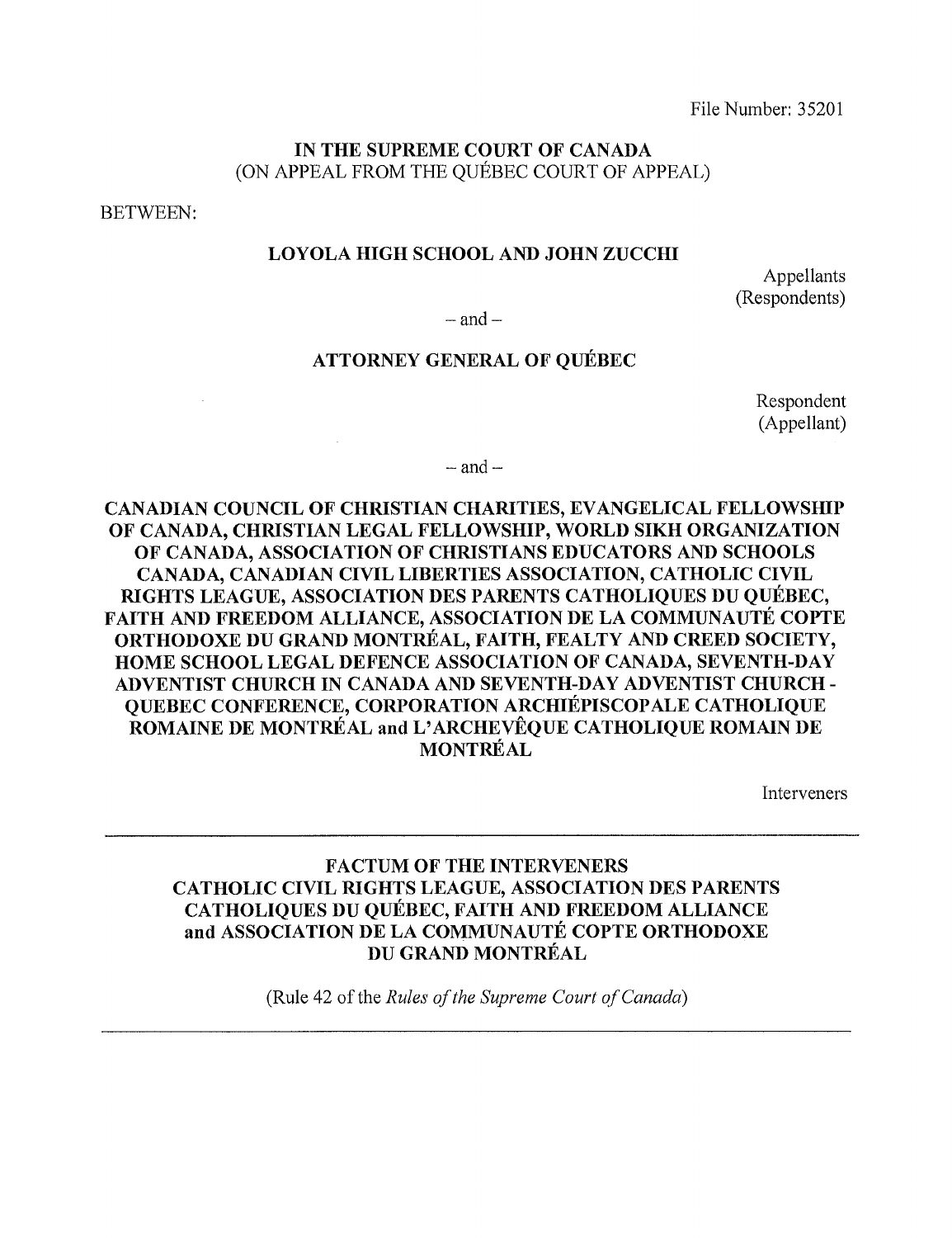#### **BENNETT JONES LLP**

3400 One First Canadian Place P.O. Box 130 Toronto, Ontario M5X lA4

#### **Robert W. Staley Ranjan K. Agarwal Jack R. Maslen**

Telephone: Facsimile: Email: 416-863-1200 416-863-1716 agarwalr@bennettjones.com

Counsel to the Interveners, the Catholic Civil Rights League, the Association des Parents Catholiques du Quebec, the Faith and Freedom Alliance and the Association de la Communauté Copte Orthodoxe du Grand Montréal

#### **BENNETT JONES LLP**

World Exchange Plaza 1900-45 0' Connor Street Ottawa, Ontario KIP lA4

#### **Sheridan Scott**

Telephone: Facsimile: Email: 613-683-2300 613-683-2323 scotts@bennettjones.com

Agent to the Interveners, the Catholic Civil Rights League, the Association des Parents Catholiques du Quebec, the Faith and Freedom Alliance and the Association de la Communauté Copte Orthodoxe du Grand Montréal

#### ORIGINAL TO: THE REGISTRAR SUPREME COURT OF CANADA

COPIES TO:

BORDEN LADNER GERVAIS LLP 1000, rue de la Gauchetière Ouest Bureau 900 Montréal, Québec, H3B 5H4

#### **Mark Phillips Jacques S. Darche**

| Telephone: | 514-954-3198      |
|------------|-------------------|
| Facsimile: | 514-954-1905      |
| Email:     | mphillips@blg.com |

Counsel to the Appellants

#### BORDEN LADNER GERVAIS LLP World Exchange Plaza 100 Queen Street Suite 1300 Ottawa, Ontario, KIP 1J9

#### **Nadia Effendi**

| Telephone: | 613-237-5160     |
|------------|------------------|
| Facsimile: | 613-230-8842     |
| Email:     | neffendi@blg.com |

Agent to the Appellants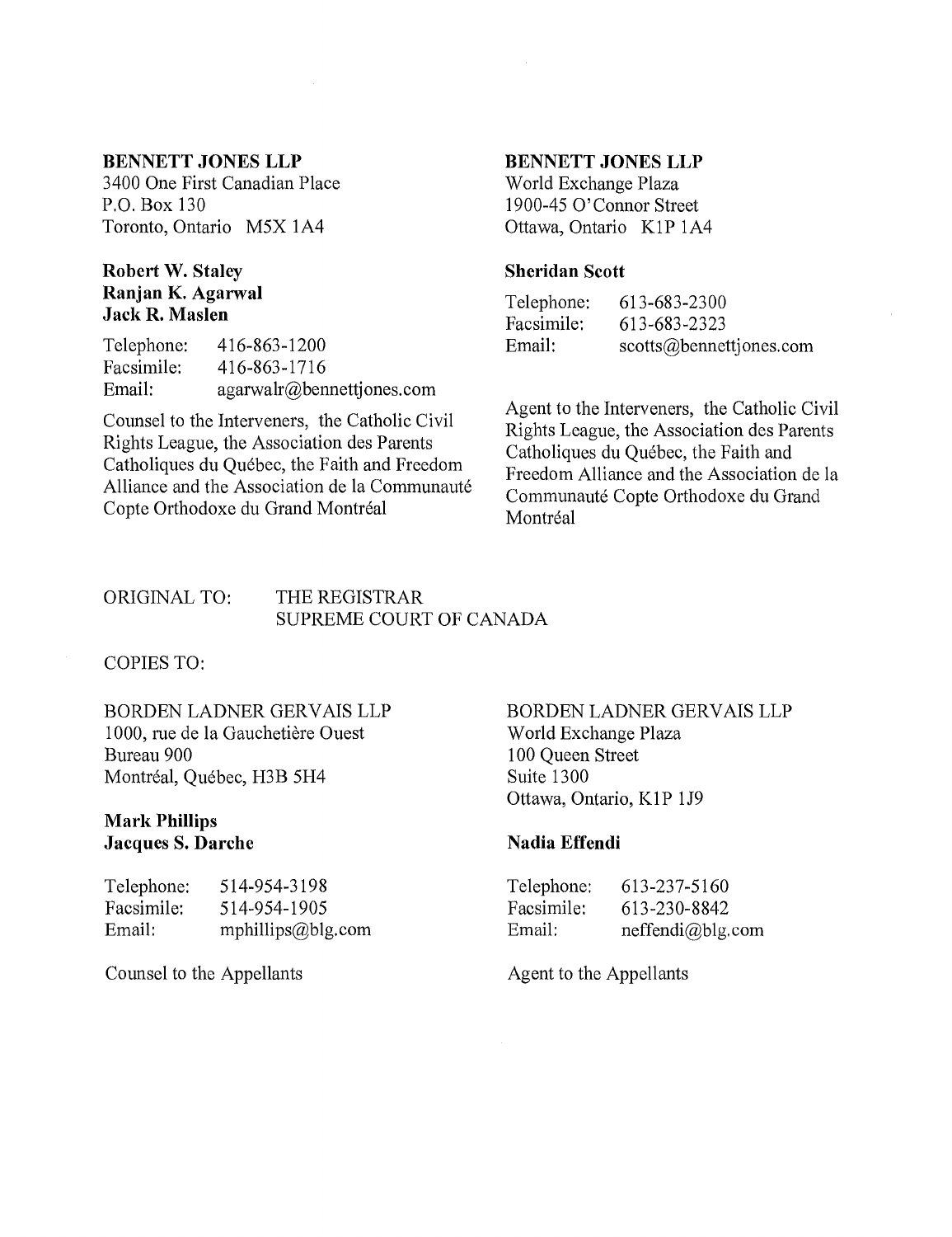### **BERNARD. ROY & ASSOCIES**

1, rue Notre~Dame Est Bureau 8.00 Montréal, Québec H2Y 1B6

#### **Benoit Boucher Caroline Renaud Renee-Claude Ouellet Dominique Legault Amelie Pelletier-Desrosiers**

Telephone: Facsimile: E~mail: 514~393~2336 Ext: 51483 514~873~ 7074 benoit.boucher@justice.gouv.qc.ca

## **NOEL & ASSOCIES, s.e.n.c.r.l.**

111, rue Champlain Gatineau, QC J8X 3R1

### **Pierre Landry**

Telephone: Facsimile: E~mail: 819~ 771-7393 819~771~5397 p.landry@noelassocies.com

Agent to the Respondent

Counsel to the Respondent

### **BARRY W. BUSSEY**

1-43 Howard Avenue Elmira, Ontario N3B 2C9

| Telephone: | 519-669-5137         |
|------------|----------------------|
| Facsimile: | 519-669-3291         |
| E-mail:    | bary.bussey@cccc.org |

Counsel to the Intervener, the Canadian Council of Christian Charities

### **SUPREME ADVOCACY LLP**

1 00 ~ 340 Gilmour Street Ottawa, Ontario K2P OR3

### **Eugene Meehan, Q.C.**

| Telephone: | 613-695-8855 Ext: 101 |
|------------|-----------------------|
| Facsimile: | 613-695-8580          |
| E-mail:    | emeehan               |
|            | @supremeadvocacy.ca   |

Agent to the Intervener, the Canadian Council of Christian Charities

#### **VINCENT DAGENAIS GIBSON LLP**

260 Dalhousie Street Suite 400 Ottawa, Ontario KIN 7E4

### **Albertos Polizogopoulos**

| Telephone: | 613-241-2701    |
|------------|-----------------|
| Facsimile: | 613-241-2599    |
| E-mail:    | albertos@vdg.ca |

 $\mathcal{L}^{\pm}$ 

Counsel to the Intervener, the Evangelical Fellowship of Canada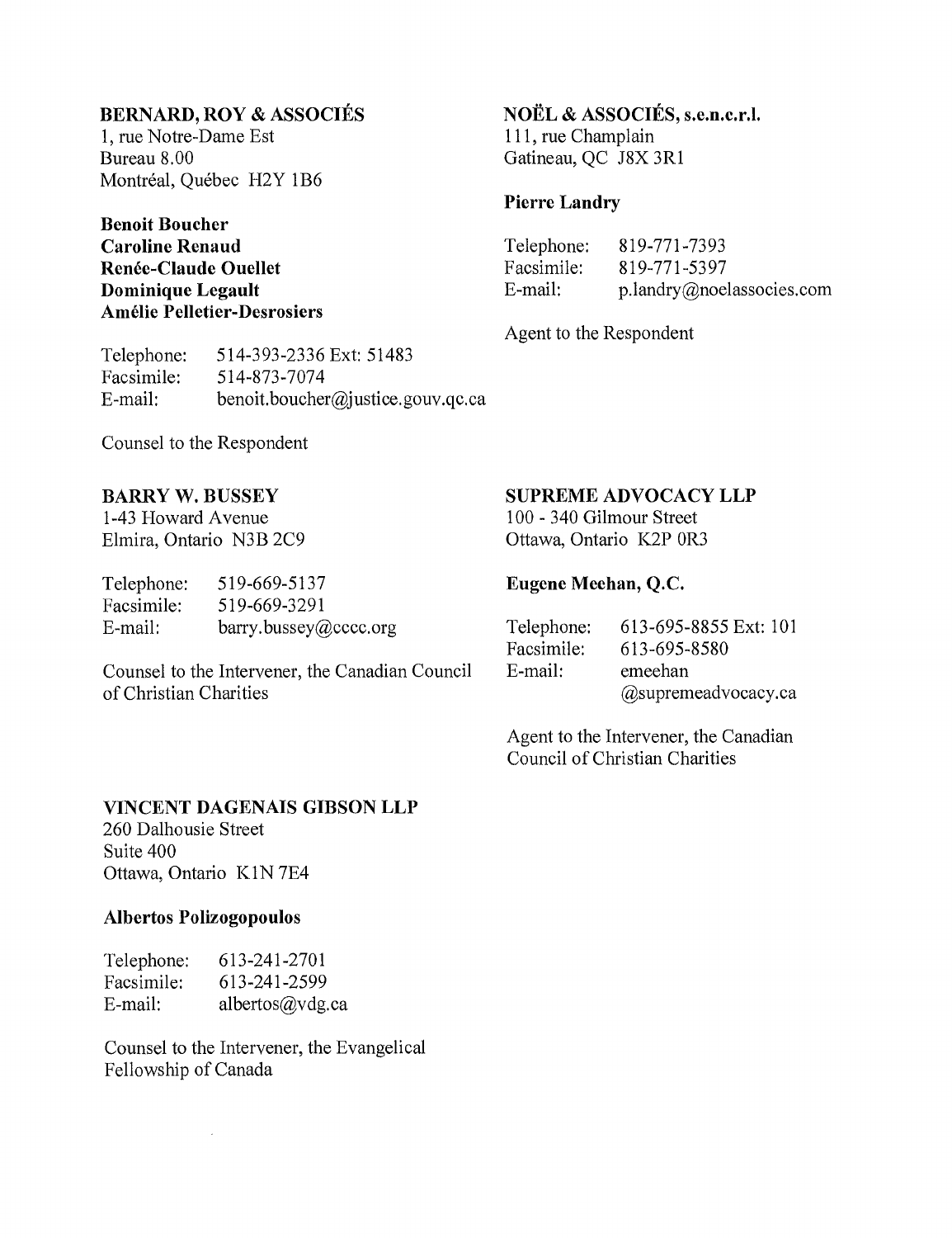#### ROBERT E. REYNOLDS

1980, Sherbrooke W, Suite 900 Montreal, QC H3H 1E8

| Telephone: | 514-939-4633           |
|------------|------------------------|
| Facsimile: | 514-939-2786           |
| E-mail:    | rreynoldslaw@gmail.com |

Counsel to the Intervener, the Christian Legal Fellowship

#### SHERGILL & COMPANY

Suite 286-8128 128th street Surrey, British Columbia V3W 1R1

### Palbinder K. Shergill, Q.C.

| Telephone: | 604-597-8111               |
|------------|----------------------------|
| Facsimile: | 604-597-8133               |
| E-mail:    | pkshergill@shergilllaw.com |

Counsel to the Intervener, the World Sikh Organization of Canada

#### KUHNLLP

100 - 32160 South Fraser Way Abbotsford, British Columbia V2T 1 W5

#### Ian C. Moes André Schutten

| Telephone: | 604-864-8877     |
|------------|------------------|
| Facsimile: | 604-864-8867     |
| E-mail:    | imoes@kuhneo.net |

Counsel to the Intervener, the Association of Christians Educators and Schools Canada

### VINCENT DAGENAIS GIBSON LLP

260 Dalhousie Street Suite 400 Ottawa, Ontario KIN 7E4

#### Albertos Polizogopoulos

| Telephone: | 613-241-2701    |
|------------|-----------------|
| Facsimile: | 613-241-2599    |
| E-mail:    | albertos@vdg.ca |

Agent to the Intervener, the Christian Legal Fellowship

#### SUPREME ADVOCACY LLP

100 - 340 Gilmour Street Ottawa, Ontario K2P OR3

#### Marie-France Major

| Telephone: | 613-695-8855 Ext: 102 |
|------------|-----------------------|
| Facsimile: | 613-695-8580          |
| E-mail:    | mfmajor               |
|            | @supremeadvocacy.ca   |

Agent to the Intervener, the World Sikh Organization of Canada

### SUPREME ADVOCACY LLP

100 - 340 Gilmour Street Ottawa, Ontario K2P OR3

#### Marie-France Major

| Telephone: | 613-695-8855 Ext: 102 |
|------------|-----------------------|
| Facsimile: | 613-695-8580          |
| E-mail:    | mfmajor               |
|            | @supremeadvocacy.ca   |

Agent to the Intervener, the Association of Christians Educators and Schools Canada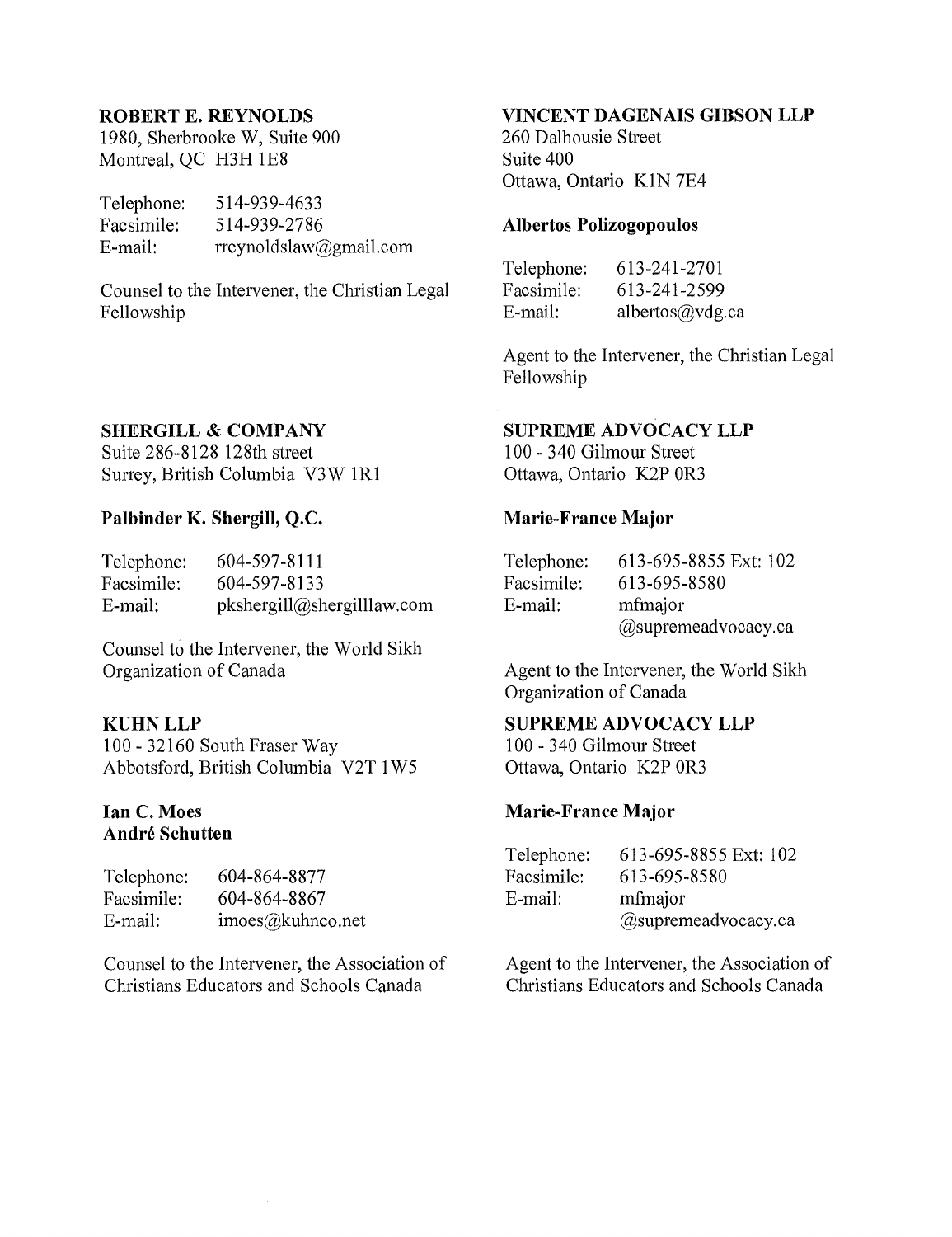### **DAVIES WARD PHILLIPS & VINEBERG LLP**

26e étage 1501, avenue McGill College Montréal, Québec H3A 3N9

### **Guy Du Pont Jean-Philippe Groleau Leon H. Moubayed**

Telephone: Facsimile: E~mail: 514~841 ~6406 514~841 ~6499 gdupont@dwpv.com

Counsel to the Intervener, the Canadian Civil Liberties Association

## **BENEFIC LAW CORPORATION**

1250 ~ 1500 West Georgia Street P.O. Box 62 Vancouver, British Columbia V6G 2Z6

#### **Blake Bromley Eugene Meehan, Q.c. Thomas Slade**

Telephone: Facsimile: 604~683~ 7006 604~683~5676

Counsel to the Intervener, the Faith, Fealty and Creed Society

## **COTE AVOCATS INC.**

461 rue de Dieppe Saint-Julie, Québec J3E 1C9

### Jean-Yves Côté

| Telephone: | 450-922-1271  |
|------------|---------------|
| Facsimile: | 450-649-7619  |
| E-mail:    | jyc@illico.ca |

Counsel to the Intervener, the Home School Legal Defence Association of Canada

## **GOWLING LAFLEUR HENDERSON LLP**

2600 ~ 160 Elgin St P.O. Box 466, Stn "D" Ottawa, Ontario K1P 1C3

### **Henry S. Brown, Q.c.**

Telephone: Facsimile: E~mail: 613~233~1781 613~ 788~3433 henry.brown@gowlings.com

Agent to the Intervener, the Canadian Civil Liberties Association

#### **SUPREME ADVOCACY LLP**

1 OO~ 340 Gilmour Street Ottawa, Ontario K2P OR3

### Marie~France **Major**

| Telephone: | 613-695-8855 Ext: 102 |
|------------|-----------------------|
| Facsimile: | 613-695-8580          |
| E-mail:    | mfmajor               |
|            | @supremeadvocacy.ca   |

Agent to the Intervener, the Faith, Fealty and Creed Society

### **SUPREME ADVOCACY LLP**

1 00 ~ 340 Gilmour Street Ottawa, Ontario K2P OR3

## **Eugene Meehan, Q.c.**

| Telephone: | 613-695-8855 Ext: 101  |
|------------|------------------------|
| Facsimile: | 613-695-8580           |
| E-mail:    | emeehan                |
|            | $@$ supremeadvocacy.ca |

Agent to the Intervener, the Home School Legal Defence Association of Canada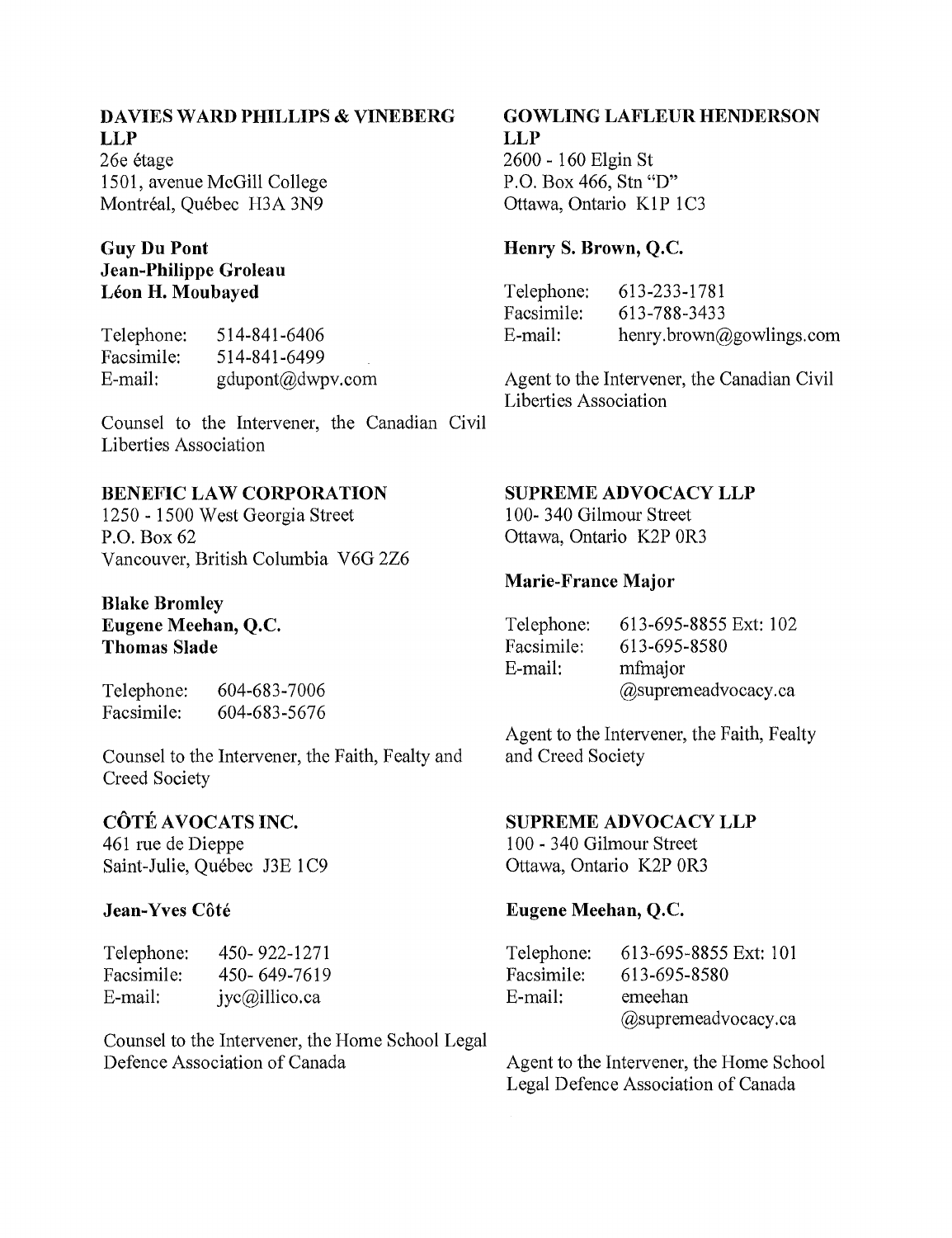#### **MILLER THOMSON LLP**

3000, 700- 9th Avenue SW Calgary, Alberta T2P 3V4

#### **Gerald D. Chipeur Sean Kelly Grace Mackintosh**

Telephone: Facsimile: 403- 298-2425 403- 262-0007

Counsel to the Interveners, the Seventh-day Adventist Church in Canada and Seventh-day Adventist Church - Quebec Conference

#### **FAMULARO FERNANDES LEVINSON INC.**

1962 Notre-Dame Street West Montréal, Québec H3J 1M8

#### **Milton James Fernandes Sergio G. Famularo**

| Telephone: | 514-842-0606          |
|------------|-----------------------|
| Facsimile: | 514-842-0660          |
| E-mail:    | fernandes@ffl-law.com |

Counsel to the Interveners, the Corporation Archiepiscopale Catholique Romaine de Montreal and l' Archeveque Catholique Romain de Montréal

#### **SUPREME ADVOCACY LLP**

100 - 340 Gilmour Street Ottawa, Ontario K2P OR3

#### **Eugene Meehan, Q.C.**

| Telephone: | 613-695-8855 Ext: 101  |
|------------|------------------------|
| Facsimile: | 613-695-8580           |
| E-mail:    | emeehan                |
|            | $@$ supremeadvocacy.ca |

Agent to the Interveners, the Seventh-day Adventist Church in Canada and Seventhday Adventist Church - Quebec Conference

#### **BORDEN LADNER GERVAIS LLP**

World Exchange Plaza 100 Queen Street, suite 1300 Ottawa, Ontario K1P 1J9

#### **Nadia Effendi**

| Telephone: | 613-237-5160     |
|------------|------------------|
| Facsimile: | 613-230-8842     |
| E-mail:    | neffendi@blg.com |

Agent to the Interveners, the Corporation Archiepiscopale Catholique Romaine de Montréal and l'Archevêque Catholique Romain de Montreal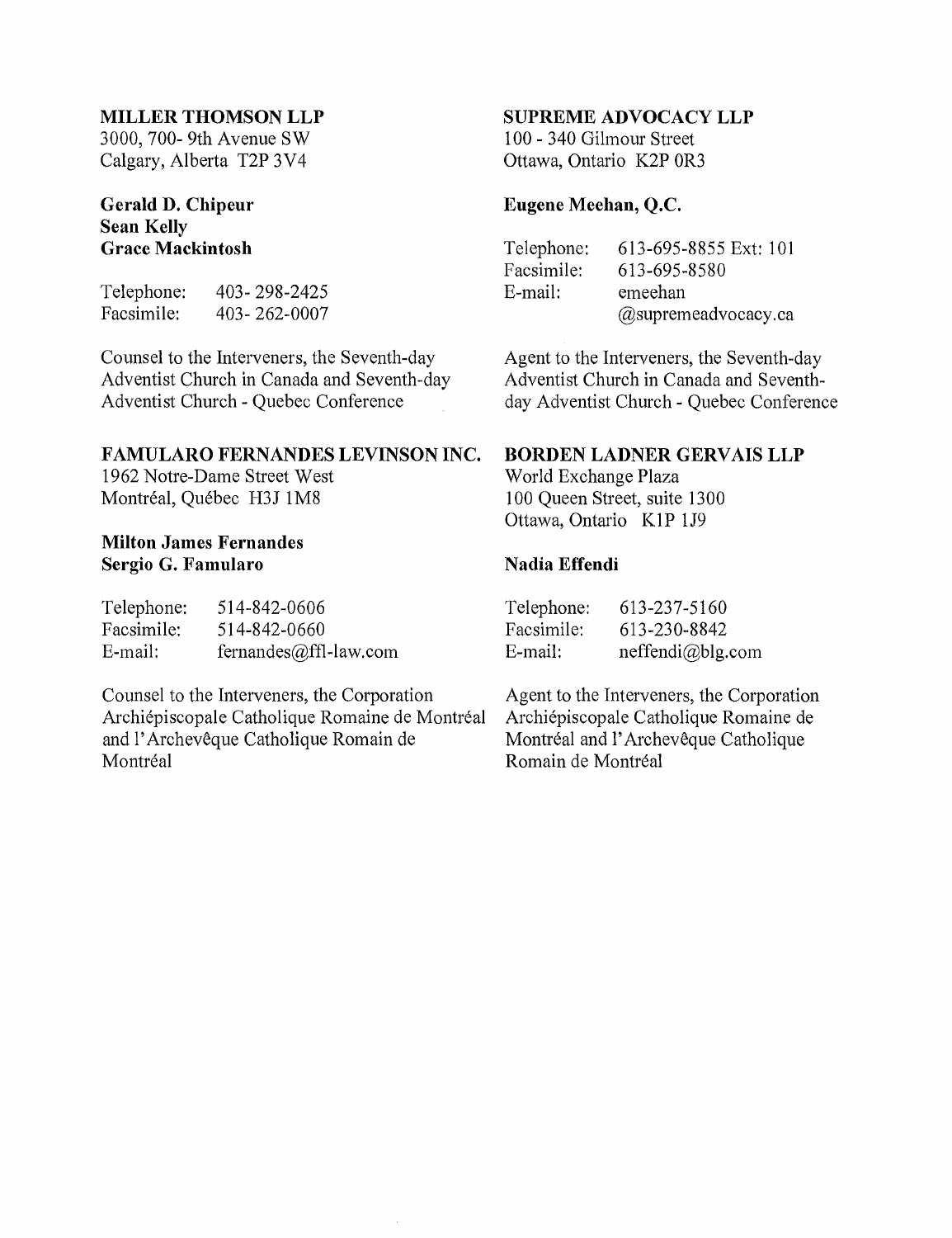## **TABLE OF CONTENTS**

| PART I:   |                                                                |
|-----------|----------------------------------------------------------------|
| PART II:  |                                                                |
| PART III: |                                                                |
| A.        |                                                                |
|           | 1.                                                             |
|           | 2.                                                             |
|           | 3.<br>Religious Corporations Manifest Religious Group Rights 4 |
| <b>B.</b> |                                                                |
| C.        |                                                                |
| PART IV:  |                                                                |
| PART V:   |                                                                |
| PART VI:  |                                                                |
| PART VII: | CONSTITUTION, STATUTES AND INSTRUMENTS 12                      |

 $\mathcal{L}^{\text{max}}_{\text{max}}$  and  $\mathcal{L}^{\text{max}}_{\text{max}}$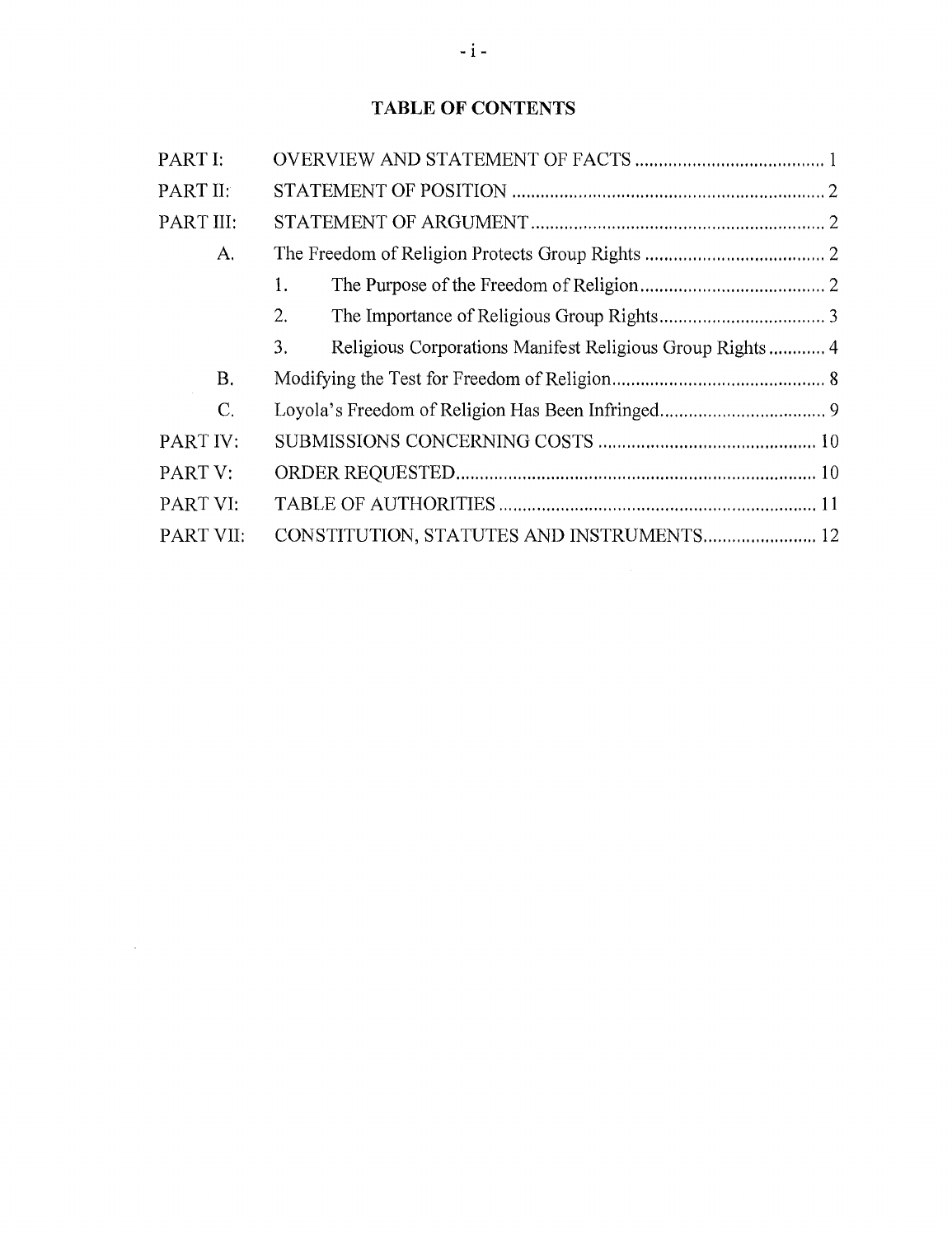### **PART I: OVERVIEW AND STATEMENT OF FACTS**

1. This appeal is about whether the Appellant, Loyola High School ("Loyola"), a Jesuit Catholic high school, can be exempt from teaching Quebec's Ethics and Religious Course (the "ERC") in order to teach an equivalent program that is compatible with Loyola's religious beliefs.

2. One of the issues in this appeal is whether Loyola, a not-for-profit corporation, has freedom of religion pursuant to section 2(a) of the *Canadian Charter of Rights and Freedoms.* <sup>I</sup>

3. The Catholic Civil Rights League, the Association des Parents Catholiques du Quebec, the Faith and Freedom Alliance and the Association de la Communaute Copte Orthodoxe du Grand Montréal (together, the "**Interveners**") submit that corporations (and other legal persons) that are formed for the exercise of religious belief are entitled to the protection of section 2(a) of the *Charter.* 

4. **In** support of its position, the Interveners make two submissions:

- (a) The freedom of religion protects collective or group rights. Though religion is often about religious beliefs, it is also about the relationships between individuals that have a common faith. Religious corporations, including educational institutions such as Loyola, manifest a religious way of life that should not be infringed without demonstrable justification.
- (b) The test for determining whether a corporation's section 2(a) rights have been infringed should ask whether the corporation's purpose is the exercise of a religious belief.

<sup>I</sup>*Canadian Charter of Rights and Freedoms,* Part I of the *Constitution Act, 1982,* being Schedule B to the *Canada Act 1982*  (UK), 1982, c II, s 2(a) *[Charter].* The Interveners acknowledge that the Appellants' claim is also made pursuant to section 3 of the *Charter of Human Rights and Freedoms,* RSQ, c C-12, but for simplicity refer to the *Charter* alone.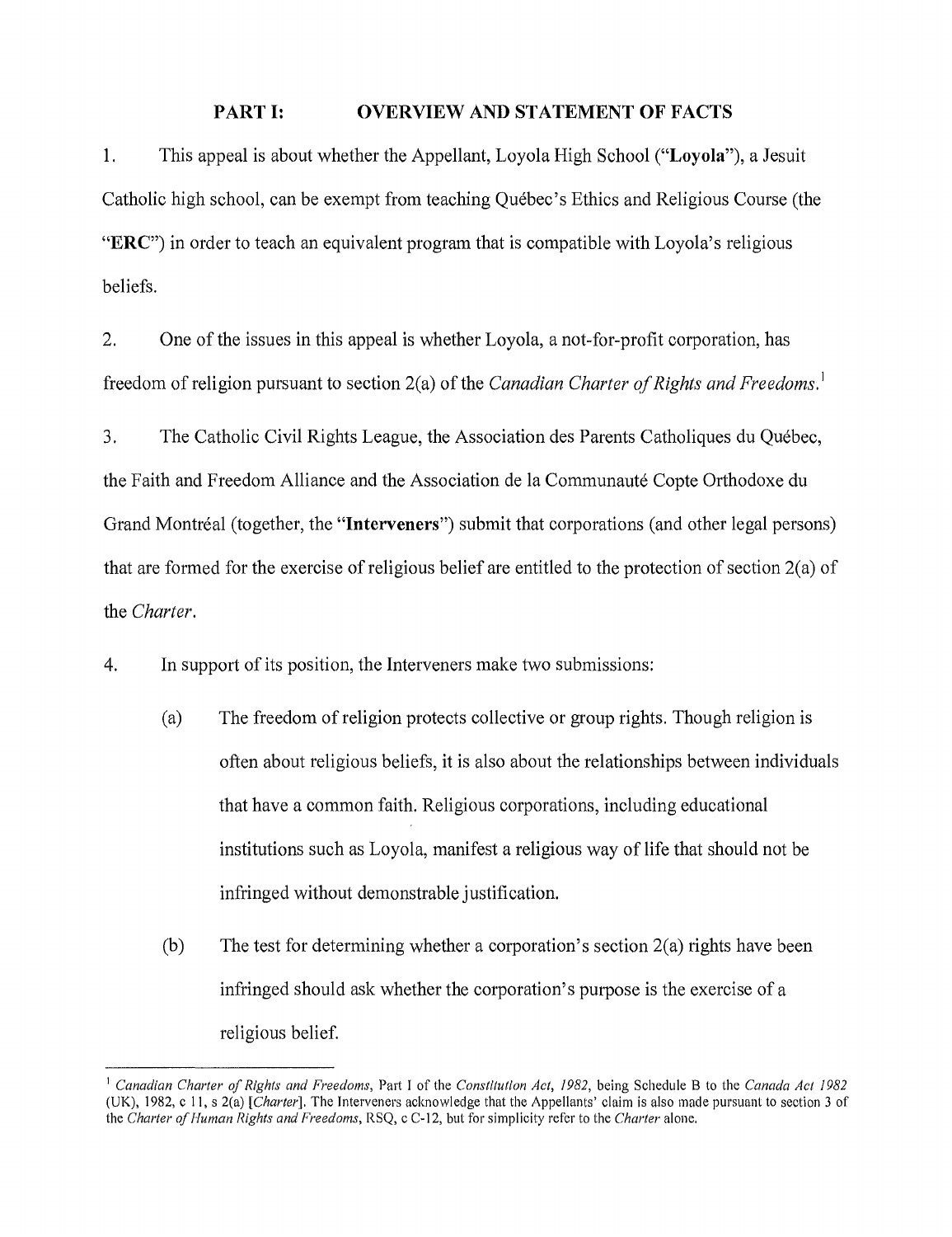5. The Interveners accept the facts as stated in the Appellants' factum.

#### PART II: **STATEMENT OF POSITION**

6. The Interveners support the Appellants' position that Loyola has the freedom of religion under section 2(a) of the *Charter.* 

7. The Interveners do not take a position on the other questions in issue in this appeal.

#### **PART III: STATEMENT OF ARGUMENT**

## **A. The Freedom of Religion Protects Group Rights**

#### **1. The Purpose of the Freedom of Religion**

8. Section 2(a) of the *Charter* states that "[e]veryone has ... freedom of conscience and religion". <sup>2</sup>

9. The "essence" of the freedom of religion is the "right to entertain such religious beliefs as a person chooses, the right to declare religious beliefs openly and without fear of hindrance or reprisal, and the right to manifest religious belief by worship and practice or by teaching and dissemination." $3$ 

10. One of the major purposes of the *Charter* is to protect Canadians from "coercion or restraint"-if a person is compelled to do something she would not otherwise have chosen, she is not acting of her own volition and "cannot be said to be truly free".<sup>4</sup>

*<sup>2</sup> Ibid.* 

<sup>3</sup>*R* v *Big M Drug Mart,* [1985] 1 SCR 295 at 336 *[Big M Drug Mart],* Appellants' Book of Authorities ("Appellants' Authorities"), Vol II, Tab 32.

*<sup>4</sup> Ibid,* Appellants' Authorities, Vol II, Tab 32.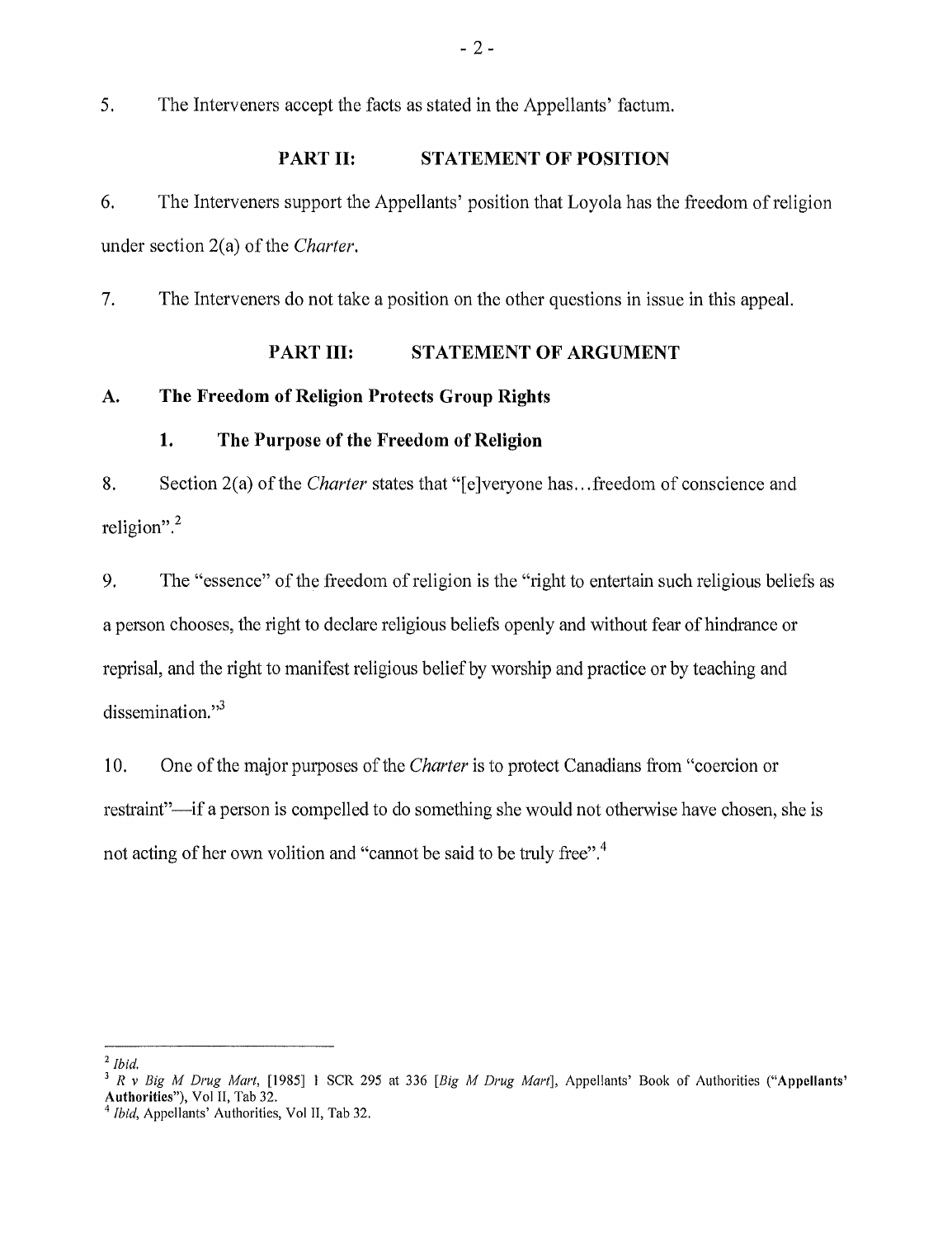### **2. The Importance of Religious Group Rights**

11. There should be no dispute that the freedom of religion has "both individual and collective aspects".<sup>5</sup> In *Edwards Books*, this Court held that the Constitution "shelters individuals" and groups."<sup>6</sup>

12. Group rights protect groups of individuals "because of their membership in a particular identifiable group".<sup>7</sup> In contrast, individual rights require the same or similar treatment regardless of an individual's membership in a particular group. <sup>8</sup>

13. "Religion is about religious beliefs, but also about religious relationships."<sup>9</sup> If a community shares a common faith and a way of life that is viewed as a way of living their faith, an infringement of the group's religious belief will impact both those beliefs and the life of their community. <sup>10</sup> This right—the freedom to manifest one's religion "in community with others"-is at the "heart" of the section  $2(a)$  freedom.<sup>11</sup>

14. Further, the autonomous existence of religious communities furthers pluralism in a democracy. <sup>12</sup>

15. Section 27 of the *Charter* endorses this principle: "[t]his Charter shall be interpreted in a manner consistent with the preservation and enhancement of the multicultural heritage of

*<sup>5</sup> Alberta* v *Hutterian Brethren of Wilson Colony,* 2009 SCC 37, [2009] 2 SCR 567 ~31 *[Hutterian Brethren],* Respondent's Book of Authorities ("Respondent's Authorities"), Vol I, Tab 3; *R* v *Edwards Books and Art Ltd,* [1986] 2 SCR 713 at 781 *[Edwards Books],* Interveners' Book of Authorities ("Interveners' Authorities"), Tab I.

*<sup>6</sup> Edwards Books, supra* note 5 at 759, Respondent's Authorities, VollI, Tab 29.

<sup>&</sup>lt;sup>7</sup> Hutterian Brethren, supra note 5 ¶130, Respondent's Authorities, Vol I, Tab 3; *Edwards Books, supra* note 5 at 808, Interveners' Authorities, Tab I.

<sup>8</sup>*Edwards Books, supra* note 5 at 808, Interveners' Authorities, Tab I.

<sup>9</sup>*Hutterian Brethren, supra* note 5 'j182, Respondent's Authorities, Vol I, Tab 3.

<sup>10</sup>*Ibid,* Respondent's Authorities, Vol I, Tab 3.

 $11$  Ibid  $\P$ 131, Respondent's Authorities, Vol I, Tab 3.

<sup>12</sup> *Ibid,* Respondent's Authorities, Vol I, Tab 3.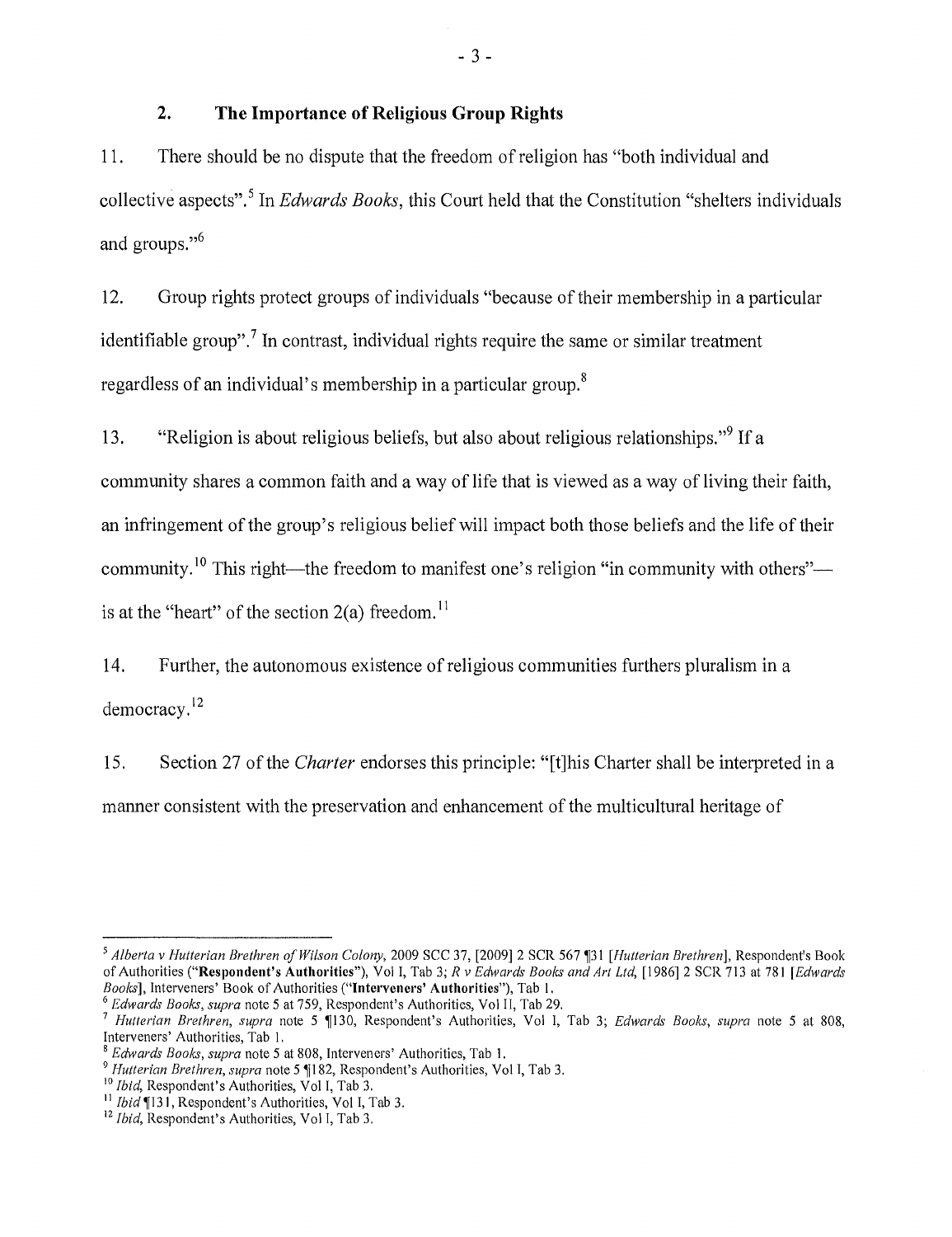Canadians."<sup>13</sup> Canada's multicultural heritage includes recognition of our ethnic, cultural *and* religious differences. 14

16. Though section 27 is not a right unto itself, it has been used to interpret other rights, including the freedom of religion. For example, in *Big M Drug Mart,* this Court held that compelling a universal day of rest preferred by one religion is inconsistent with Canada's multicultural heritage. <sup>15</sup>

17. In *R* v *Zundel,* this Court recognized that section 27 should be interpreted in its broadest sense to protect "collective rights".<sup>16</sup> This Court cited, with approval, the view that "the cultural" heritage of *minority* Canadians almost invariably includes a history of human rights violations through collective discrimination".<sup>17</sup>

18. In sum, the collective aspects of the freedom of religion are intertwined with its individual aspects. The Christian faith believes, no less, that "where two or three are gathered" Jesus Christ is with them. It is not useful to discuss the collective and individual aspects of the freedom of religion separately, especially where an impugned act or law has the effect of undermining "communities of faith" and may result in collective discrimination.

#### **3. Religious Corporations Manifest Religious Group Rights**

19. The principles that emerge from this Court's decisions should not be viewed as limited to groups living in a rural, communal lifestyle (as in *Hutterian Brethren).* 

- 4 -

<sup>13</sup>*Charter, supra* note I, s 27.

<sup>14</sup> Bruker v Marcovitz, 2007 SCC 54, [2007] 3 SCR 607 . Interveners' Authorities, Tab 2.

<sup>15</sup>*Big M Drug Mart, supra* note 3 at 337-338, Appellants' Authorities, Vol II, Tab 32.

<sup>16</sup>*R* v *Zundel,* [1992] 2 SCR 731 at 818, Interveners' Authorities, Tab 3.

<sup>&</sup>lt;sup>17</sup> *Ibid*, Interveners' Authorities, Tab 3.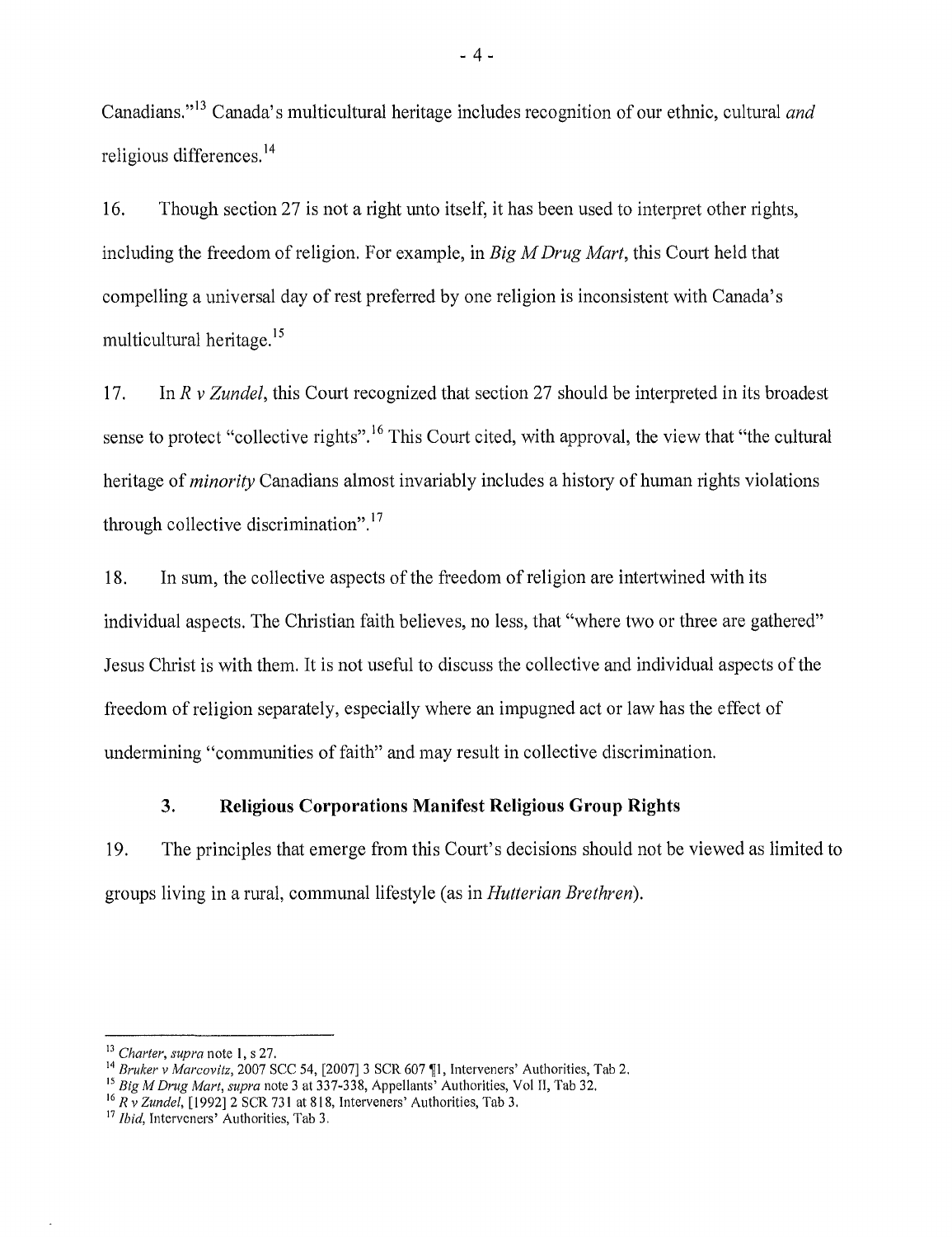20. In modern Canada, religious groups manifest their religious beliefs by forming churches or temples, organizing charities and disseminating their faith through schools and educational institutions. These practices accord with the "essence" of religious freedom.

21. It is practically impossible for a religious group of individuals to operate, or manifest such beliefs, without legal personality. Canada's legal framework provides for special status for churches and church associations to allow them to enter into contracts, own land or operate a bank account. The Province of Québec permits groups of individuals with "religious" objects to incorporate under Part **III** of Quebec's *Companies Act,* and by doing so, benefit from limited liability and other corporate rights.<sup>18</sup> Loyola is constituted as a not-for-profit corporation with a "religious" object under this legislation. <sup>19</sup>

22. Though religious charities and advocacy groups could operate as unincorporated associations, there would be significant legal risks to the group's members and the group would be disadvantaged when soliciting donations. Further, it is practically impossible for a religious group to operate a school or other educational institution without incorporating.

23. Religious corporations are the embodiment of religious relationships that are at the "heart" of the freedom of religion.

24. If a religious community has established a corporation that has, as its purpose, the exercise of a common faith, the imposition of a majoritarian view (secular or otherwise) may impede that community's way of life. The state should not be allowed to coerce a religious corporation into doing anything that violates the corporation's religious purpose, just as the state

- 5 -

<sup>18</sup>*Companies Act,* RSQ, c C-38, ss 218,226.

<sup>&</sup>lt;sup>19</sup> Official translation: Judgment of Québec Superior Court (The Honourable Gérard Dugré, J.S.C.), ¶216-217, Appellants' Record, Vol I, p 97,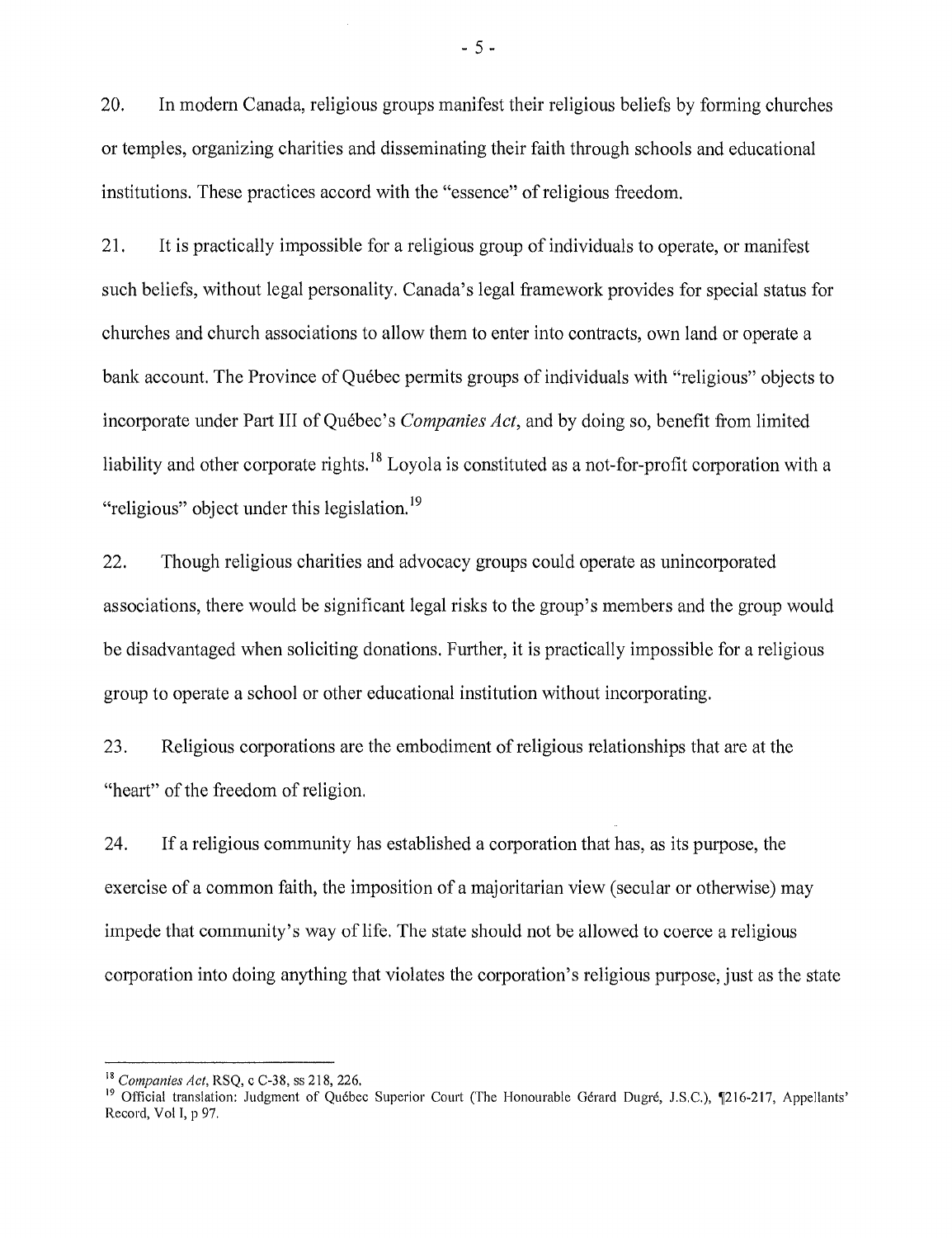cannot coerce an individual member of the same religious community to do anything that violates his or her free will.

25. Though the Attorney General of Quebec relies on this Court's reasons in *Big M Drug Mart* and *Edwards Books* to argue that corporations do not have religious freedom, those cases are distinguishable in that none of the defendants in either case had, as their purpose, the exercise of religion.

26. In contrast, both the Court of Appeal for Ontario and the Quebec Court of Appeal have found that religious corporations or organizations can rely on section 2(a) of the *Charter:* 

- In *R v Church of Scientology of Toronto*,<sup>20</sup> the Church, a corporation, was convicted of breach of trust. The Church argued, amongst other things, that the "identification doctrine" violated its freedom of religion. The Court of Appeal for Ontario held that the "corporation embodies ... the beliefs of its human parishioners". The Church could, therefore, rely "on the religious freedom of its parishioners" in asserting its section  $2(a)$  rights.<sup>21</sup>
- In *Congregation of the Followers of the Rabbis of Belz to Strengthen Torah c Val-Morin (Municipalité de)*,<sup>22</sup> the Congregation alleged that municipal zoning regulations that prevented it from using buildings as a synagogue violated its freedom of religion. There was no dispute at trial or in the Quebec Court of Appeal that the Congregation could rely on section 2(a) of the *Charter.*

- 6 -

*<sup>20</sup> R* v *Church of Scientology of Toronto* (1997), 33 OR (3d) 65, [1997] OJ No 1548 (QL) (CA), Interveners' Authorities, Tab 4. <sup>21</sup>*Ibid* at 134, Interveners' Authorities, Tab 4.

<sup>&</sup>lt;sup>22</sup> Congregation of the Followers of the Rabbis of Belz to Strengthen Torah c Val-Morin (Municipalité de), 2008 QCCA 577, [2008] JQ No 2459 (QL), Interveners' Authorities, Tab 5.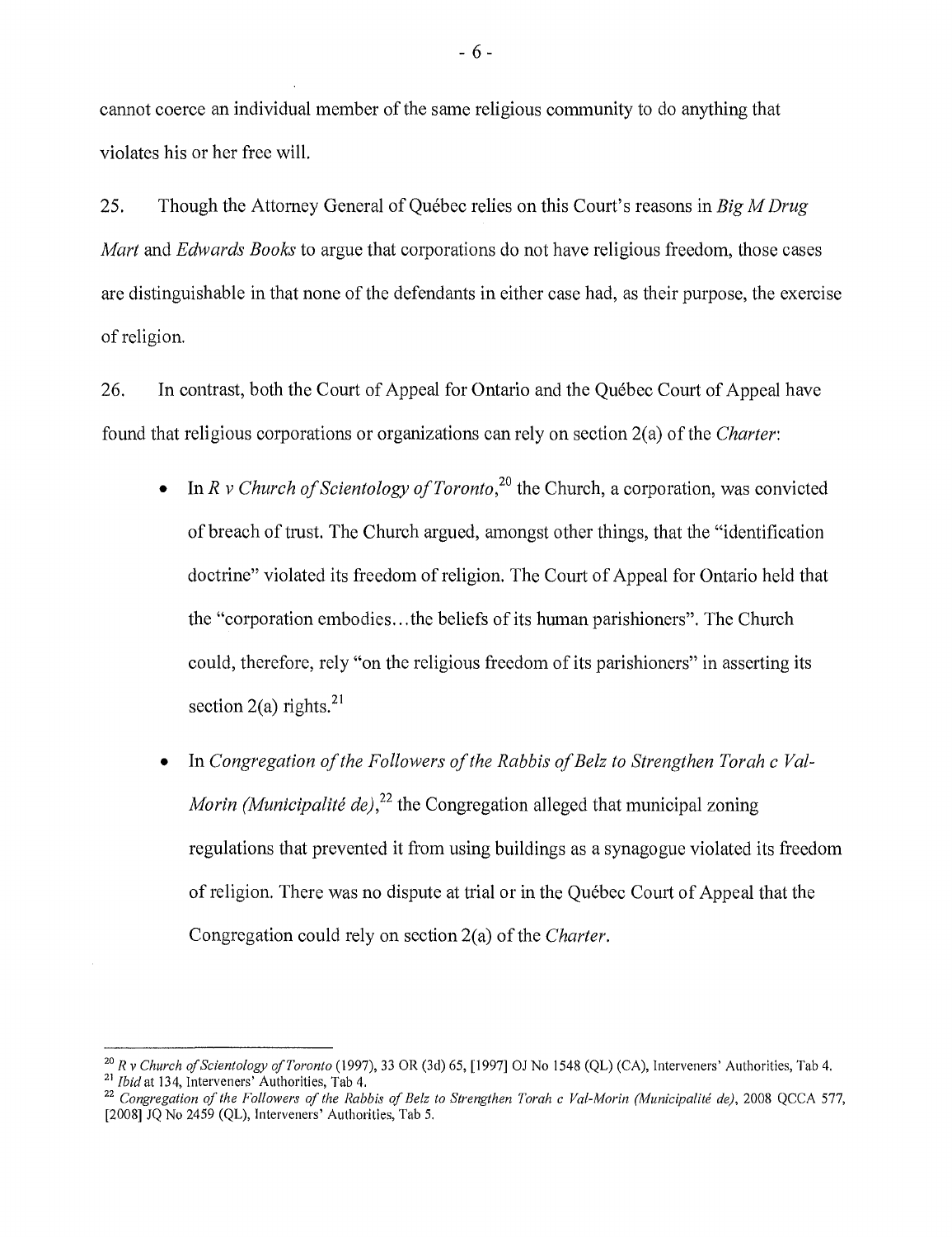27. Canada's international commitments also protect group or collective religious freedom. The *Universal Declaration of Human Righti<sup>3</sup>*and the *International Covenant on Civil and Political Rights*<sup>24</sup> both state that the freedom of religion includes "freedom, either alone or in community with others and in public or private, to manifest his religion or belief in teaching, practice, worship and observance."

28. This protection for religious corporations or organizations is consistent with other jurisdictions. For example:

- United States of America: In *Hosanna-Tabor Evangelical Lutheran Church and School* v *Equal Employment Opportunity Commission,25* the United States Supreme Court held that the First Amendment "gives special solicitude to the rights of religious organizations", extending constitutional protection to religious groups for the purpose of collectively expressing and propagating shared religious ideals. 26
- Europe: In *Metropolitan Church of Bessarabia and Others* v *Moldova,27* the European Court of Human Rights held that though religious freedom is primarily a matter of individual conscience, it was manifested "in community with others".<sup>28</sup>

29. The protection of religious corporations and organizations is also consistent with antidiscrimination statutes, which this Court has described as quasi-constitutional.<sup>29</sup> For example, the

<sup>&</sup>lt;sup>23</sup> Universal Declaration of Human Rights, GA Res 217 (III), UNGAOR, 3d Sess, Supp No 13, UN Doc A/810, (1948) 71, art 18. <sup>24</sup> International Covenant on Civil and Political Rights, 19 December 1966, 999 UNTS 171, arts 9-14, Can TS 1976 No 47, 6 ILM 368, art 18.1.

*<sup>25</sup> Hosanna-Tabor Evangelical Lutheran Church and School* v *Equal Employment Opportunity Commission,* 132 S Ct 694 (2012),2012 US LEXIS 578, Interveners' Authorities, Tab 6.

<sup>&</sup>lt;sup>26</sup> *Ibid* [31, Interveners' Authorities, Tab 6.

*<sup>27</sup> Metropolitan Church of Bessarabia and Others* v *Moldova,* no 45701/99, [2001] ECHR (QL), Interveners' Authorities, Tab 7.

<sup>&</sup>lt;sup>28</sup> *Ibid* ¶118, Interveners' Authorities, Tab 7.

*<sup>29</sup> New Brunswick (Human Rights Commission)* v *Potash Corporation of Saskatchewan Inc,* 2008 SCC 45, [2008] 2 SCR 604 "1119, Interveners' Authorities, Tab 8.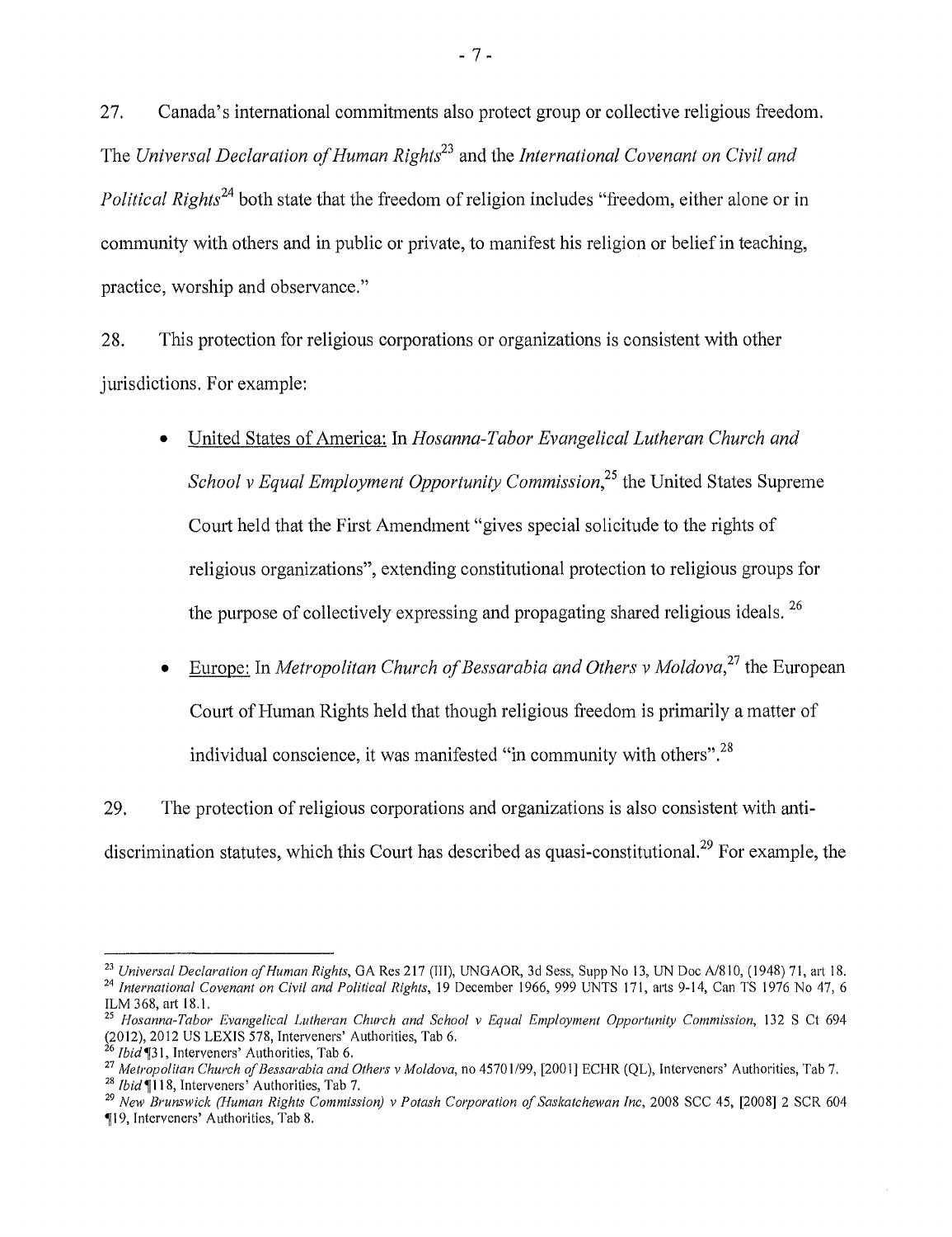Ontario *Human Rights Code* exempts religious organizations from the prohibition on discrimination in the provision of services or employment.<sup>30</sup>

#### **B. Modifying the Test for Freedom of Religion**

30. In a freedom of religion claim, the claimant must prove that:

- (a) he or she has a practice or belief, having a nexus with religion, which calls for a particular line of conduct, either by being objectively or subjectively obligatory or customary, or by, in general, subjectively engendering a personal connection with the divine or with the subject or object of an individual's spiritual faith, irrespective of whether a particular practice or belief is required by official religious dogma or is in conformity with the position of religious officials; and
- (b) he or she is sincere in his or her belief. $31$

31. The first part of the test is concerned with whether the practice or belief being relied upon has a nexus to religion. If a corporation is asserting a section 2(a) right, it would still need to demonstrate a connection between its religion and the practice that it claims is being interfered with.

32. The second part of the test is whether the claimant sincerely or honestly holds the belief. This branch of the test should be modified to ask whether the corporation's purpose includes the exercise of that religious belief. This assessment can be based on several non-exhaustive criteria, such as the corporation's mandate or purpose, its functions and the faith of its officers or directors. However, the court should not go further and assess the "validity or veracity" of the

- 8 -

*<sup>30</sup> Human Rights Code,* RSO 1990, c H, 19, s 18,

<sup>&</sup>lt;sup>31</sup> Syndicat Northcrest v Amselem, 2004 SCC 47, [2004] 2 SCR 551 [56, Appellants' Authorities, Vol II, Tab 39.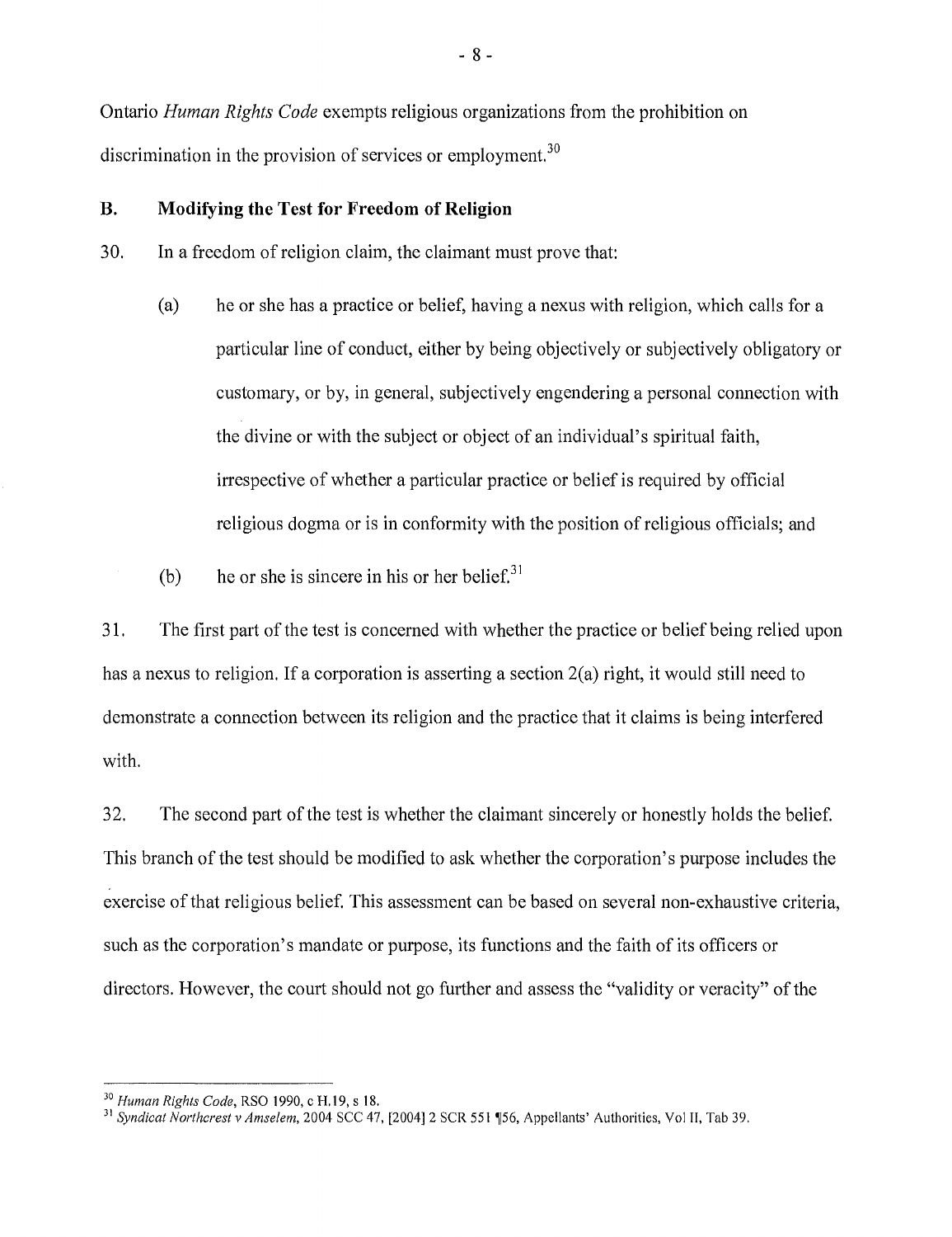corporation's religious purpose nor become an "arbiter of [the] religious dogma" asserted by the corporation (no more so than it would with an individual asserting the freedom of religion).<sup>32</sup>

#### **C. Loyola's Freedom of Religion Has Been Infringed**

33. The freedom of religion, properly understood given its purpose and essence, protects both individual religious beliefs and religious communities. If religious communities manifest their religious belief through a corporation that has, as its purpose, the exercise of religion, then that corporation also enjoys freedom of religion.

34. **In** this case, Loyola is a Catholic education institution administered by the Jesuit Order. Its mission, teachings and characteristics are Jesuit. All of Loyola's school life is imbued with God, faith and Catholic morality. Its purpose is to provide its students with a Jesuit Catholic education.<sup>33</sup>

35. Loyola's students, students' parents and employees have decided to manifest their Jesuit Catholic faith and culture and pass it to future generations through Loyola. Loyola, as an institution, is therefore central to the Jesuit Catholic community, their way of life and enjoys freedom of religion.

36. The ERC requires Loyola to set aside its Jesuit Catholic (or "confessional") purpose and manifest a secular world view.<sup>34</sup>

37. However, true state neutrality is only guaranteed when the state "neither favours nor hinders any particular religious belief".<sup>35</sup> The state must show "respect for all postures towards

<sup>~</sup>9 <sup>~</sup>

<sup>32</sup>*Ibid'150-51* , Appellants' Authorities, Vol II, Tab 39.

<sup>&</sup>lt;sup>33</sup> Judgment of Québec Court of Appeal (The Honourable Allan R. Hilton, Richard Wagner, Jacques R. Fournier, JJ.C.A.), ¶182, Appellants' Record, Vol I, p 187.

*<sup>34</sup> Ibid* '[124, Appellants' Record, Vol I, p 187.

<sup>&</sup>lt;sup>35</sup> SL v Commission scolaire des Chênes, 2012 SCC 7, [2012] 1 SCR 235 ¶32, Appellants' Authorities, Vol II, Tab 37.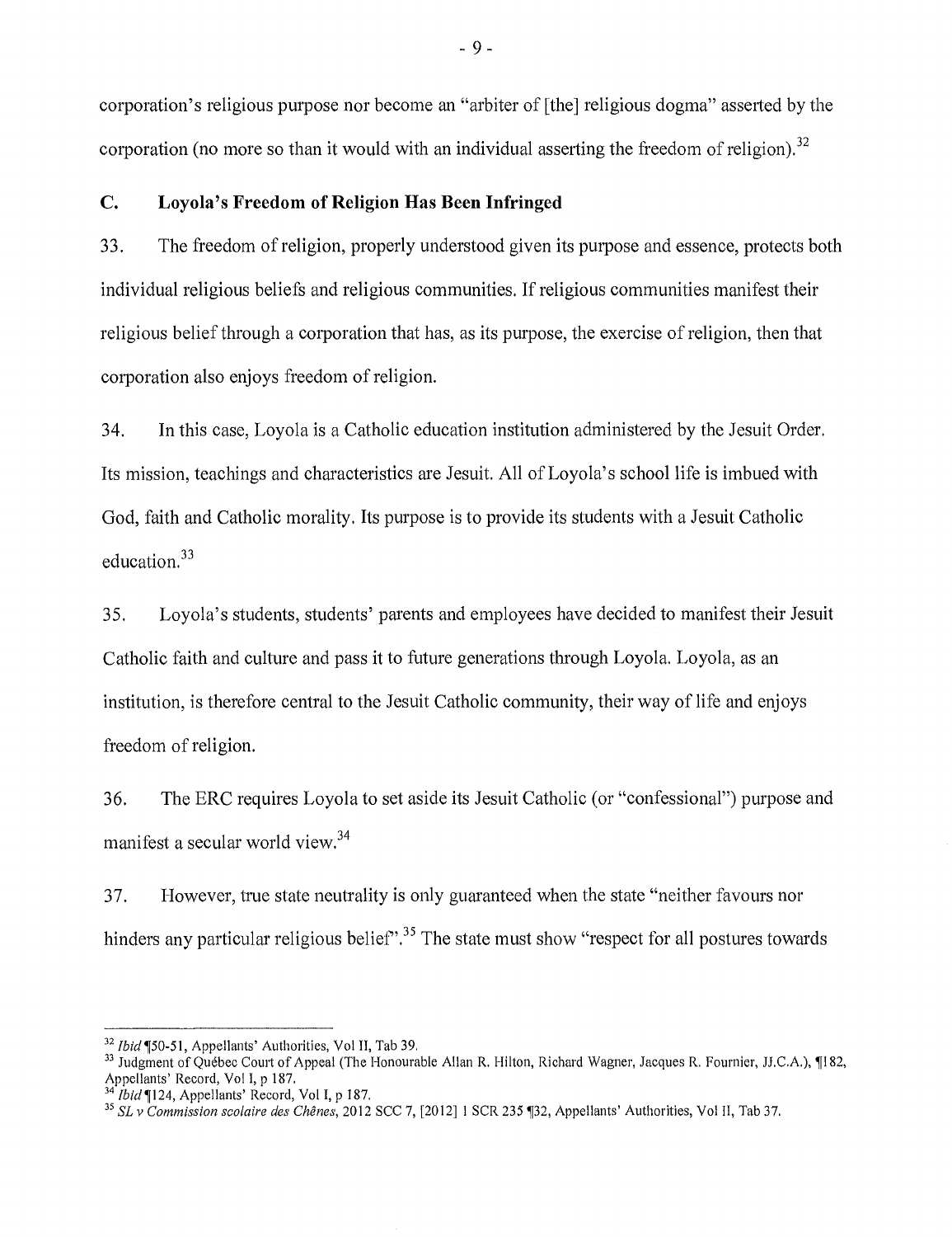religion".36 For the state to promote secularism in all contexts would be to "distort liberal principles in an illiberal fashion<sup>37</sup> and lead to "convergence liberalism".<sup>38</sup> This type of liberalism, or alleged "state neutrality", undermines the constitutional guarantee of pluralism by encouraging a social consensus rather than co-existence, tolerance and respect.

38. The Ministry of Education, Recreation and Sport incorrectly failed to balance the *Charter*  values of freedom of religion and multiculturalism with the statutory objectives of the relevant legislation.

39. By requiring Loyola to teach and manifest a non-religious—if not anti-religious—world view, the ERC hinders Loyola's sincerely held religious beliefs and violates its freedom of religion.

#### PART IV: **SUBMISSIONS CONCERNING COSTS**

40. The Interveners do not seek their costs of this appeal. The Interveners should not be ordered to pay the whole or any part of the costs of this appeal.

#### PART V: **ORDER REQUESTED**

41. The Interveners respectfully request permission to present oral argument at the hearing of this appeal.

ALL OF WHICH IS RESPECTFULLY SUBMITTED THIS 7<sup>TP</sup>DAY OF MARCH 2014.

**BENNETT JONES** Counsel to the Interveners

*<sup>36</sup> Ibid,* Appellants' Authorities, Vol II, Tab 37.

<sup>&</sup>lt;sup>37</sup> Chamberlain v Surrey School District No 36, 2002 SCC 86, [2002] 4 SCR 710 ¶137, Interveners' Authorities, Tab 9.

<sup>&</sup>lt;sup>38</sup> Iain T Benson, "Living Together with Disagreement: Pluralism, the Secular, and the Fair Treatment of Beliefs in Canada Today" (Revised and updated presentation delivered at the Ronning Centre forums at the Faith and Life Chapel, University of Alberta, 17 February 2007, and Christ Church, Calgary, Alberta, 18 February 2007) (Edmonton: McCallum Printing Group Inc, 2010) at 23-28, Interveners' Authorities, Tab 10.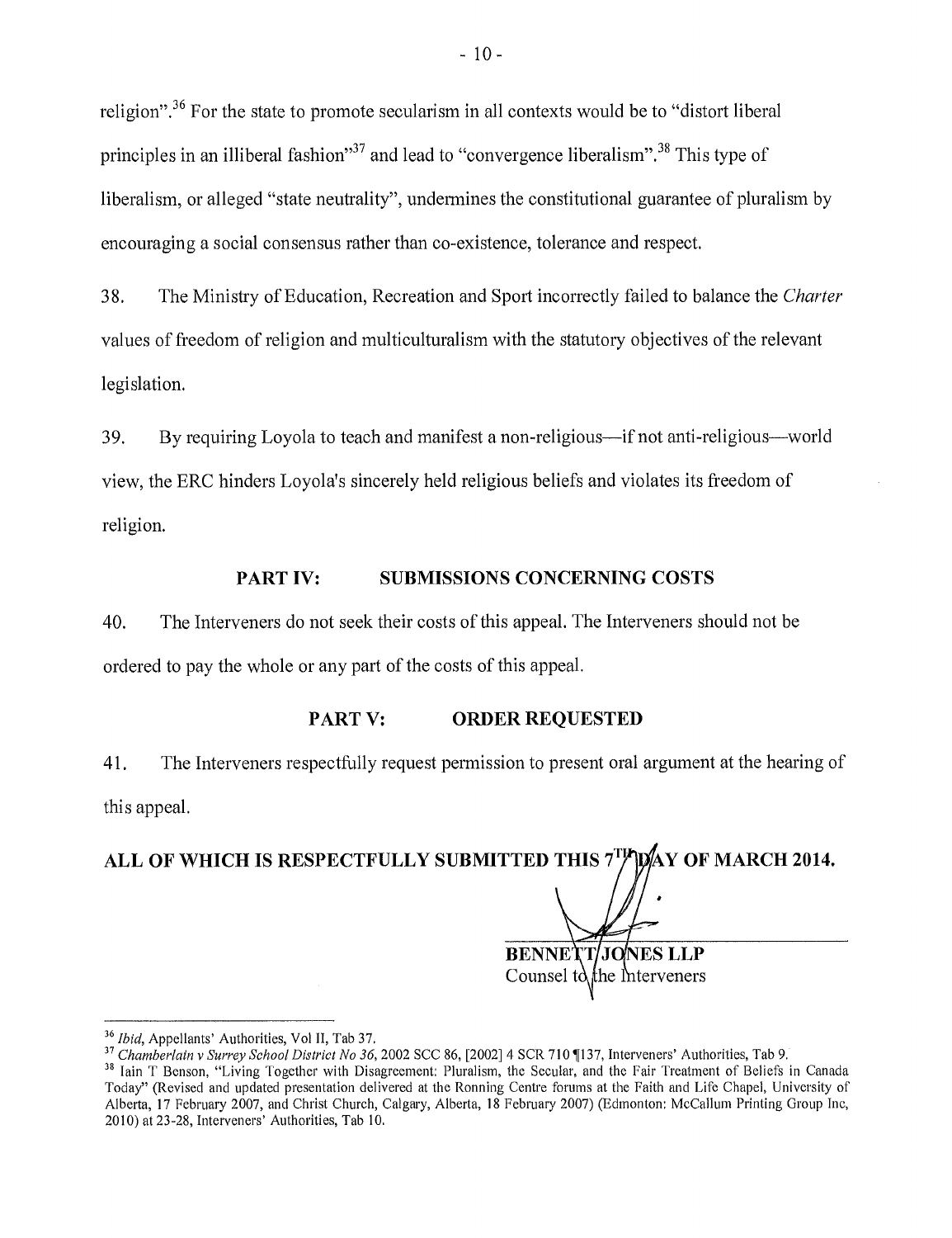## PART VI: TABLE OF AUTHORITIES

| <b>JURISPRUDENCE</b>                                                                                                                                                                                                                                                                                                                                                                               | <b>CITED AT:</b>                  |
|----------------------------------------------------------------------------------------------------------------------------------------------------------------------------------------------------------------------------------------------------------------------------------------------------------------------------------------------------------------------------------------------------|-----------------------------------|
| Alberta v Hutterian Brethren of Wilson Colony, 2009 SCC 37, [2009] 2 SCR 567.                                                                                                                                                                                                                                                                                                                      | $\P11, \P12,$<br>$\P$ 13, $\P$ 14 |
| Bruker v Marcovitz, 2007 SCC 54, [2007] 3 SCR 607.                                                                                                                                                                                                                                                                                                                                                 | $\P15$                            |
| Chamberlain v Surrey School District No 36, 2002 SCC 86, [2002] 4 SCR 710.                                                                                                                                                                                                                                                                                                                         | $\P$ 37                           |
| Congregation of the Followers of the Rabbis of Belz to Strengthen Torah c Val-<br>Morin (Municipalité de), 2008 QCCA 577, [2008] JQ No 2459 (QL).                                                                                                                                                                                                                                                  | $\P$ 26                           |
| Hosanna-Tabor Evangelical Lutheran Church and School v Equal Employment<br>Opportunity Commission, 132 S Ct 694 (2012), 2012 US LEXIS 578,<br>2012 US LEXIS 578.                                                                                                                                                                                                                                   | $\P$ 28                           |
| Metropolitan Church of Bessarabia and Others v Moldova, no 45701/99, [2001]<br>$ECHR$ (QL).                                                                                                                                                                                                                                                                                                        | $\P$ 28                           |
| New Brunswick (Human Rights Commission) v Potash Corporation of<br>Saskatchewan Inc, 2008 SCC 45, [2008] 2 SCR 604.                                                                                                                                                                                                                                                                                | $\P$ 29                           |
| $R \nu Biq M Drug Mart, [1985]$ 1 SCR 295.                                                                                                                                                                                                                                                                                                                                                         | $\P9, \P10, \P16$                 |
| $R$ v Church of Scientology of Toronto (1997), 33 OR (3d) 65, [1997] OJ No 1548<br>(QL) (CA).                                                                                                                                                                                                                                                                                                      | $\P$ 26                           |
| $R \nu$ Edwards Books and Art Ltd, [1986] 2 SCR 713.                                                                                                                                                                                                                                                                                                                                               | $\P11, \P12$                      |
| R v Zundel, [1992] 2 SCR 731.                                                                                                                                                                                                                                                                                                                                                                      | $\P17$                            |
| SL v Commission scolaire des Chênes, 2012 SCC 7, [2012] 1 SCR 235.                                                                                                                                                                                                                                                                                                                                 | $\P 37$                           |
| Syndicat Northcrest v Amselem, 2004 SCC 47, [2004] 2 SCR 551                                                                                                                                                                                                                                                                                                                                       | $\P$ 30, $\P$ 32                  |
| <b>SCHOLARLY LITERATURE</b>                                                                                                                                                                                                                                                                                                                                                                        | <b>CITED AT:</b>                  |
| Iain T Benson, "Living Together with Disagreement: Pluralism, the Secular, and<br>the Fair Treatment of Beliefs in Canada Today" (Revised and updated<br>presentation delivered at the Ronning Centre forums at the Faith and Life<br>Chapel, University of Alberta, 17 February 2007, and Christ Church,<br>Calgary, Alberta, 18 February 2007) (Edmonton: McCallum Printing<br>Group Inc, 2010). | $\P37$                            |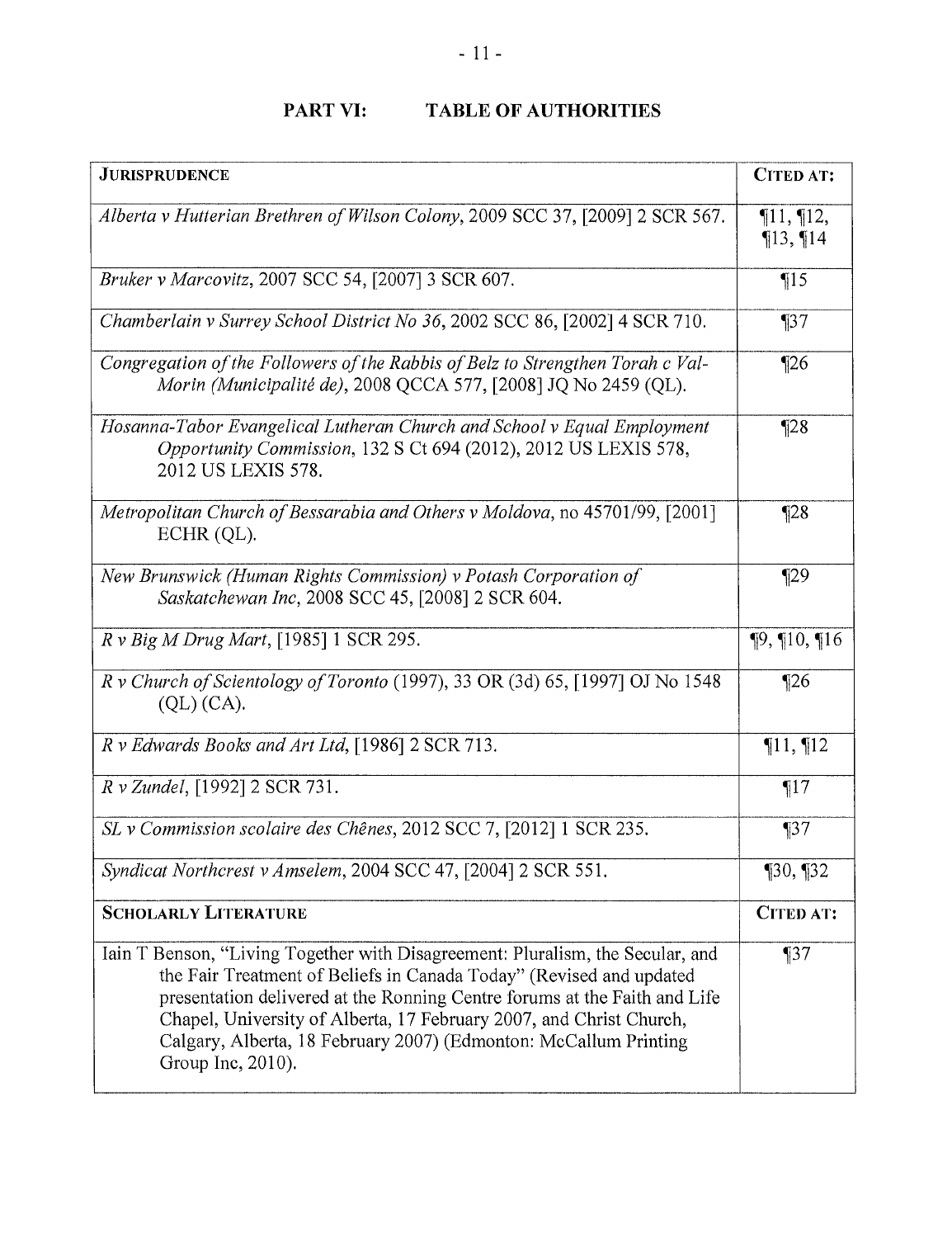# PART VII: CONSTITUTION, STATUTES AND INSTRUMENTS

| <b>Canadian Charter of Rights and Freedoms,</b><br>Part I of the Constitution Act, 1982, being<br>Schedule B to the Canada Act 1982 (UK),<br>1982, c 11. | Charte canadienne des droits et libertés,<br>partie I de la Loi constitutionelle de 1982,<br>constituent l'annexe B de la Loi de 1982 sur<br>le Canada (R-U), 1982 c 11.       |
|----------------------------------------------------------------------------------------------------------------------------------------------------------|--------------------------------------------------------------------------------------------------------------------------------------------------------------------------------|
| <b>Fundamental Freedoms</b>                                                                                                                              | Libertés fondamentales                                                                                                                                                         |
| 2. Everyone has the following fundamental<br>freedoms:                                                                                                   | 2. Chacun a les libertés fondamentales<br>suivantes :                                                                                                                          |
| (a) freedom of conscience and religion;                                                                                                                  | <i>a</i> ) liberté de conscience et de religion;                                                                                                                               |
| $\lceil  \rceil$                                                                                                                                         | []                                                                                                                                                                             |
| Multicultural heritage                                                                                                                                   | Maintien du patrimoine culturel                                                                                                                                                |
| 27. This Charter shall be interpreted in a<br>manner consistent with the preservation and<br>enhancement of the multicultural heritage of<br>Canadians.  | 27. Toute interprétation de la présente charte<br>doit concorder avec l'objectif de promouvoir le<br>maintien et la valorisation du patrimoine<br>multiculturel des Canadiens. |

| Companies Act, RSQ, c C-38.                                                                                                                                                                                                                                                                                                                                                                                                                                                                                                                                                                                                                                                                                                                                                                                                                           | Loi sur les compagnies, LRQ, e C-38.                                                                                                                                                                                                                                                                                                                                                                                                                                                                                                                                                                                                                                                                                                                                                                                                                                                      |
|-------------------------------------------------------------------------------------------------------------------------------------------------------------------------------------------------------------------------------------------------------------------------------------------------------------------------------------------------------------------------------------------------------------------------------------------------------------------------------------------------------------------------------------------------------------------------------------------------------------------------------------------------------------------------------------------------------------------------------------------------------------------------------------------------------------------------------------------------------|-------------------------------------------------------------------------------------------------------------------------------------------------------------------------------------------------------------------------------------------------------------------------------------------------------------------------------------------------------------------------------------------------------------------------------------------------------------------------------------------------------------------------------------------------------------------------------------------------------------------------------------------------------------------------------------------------------------------------------------------------------------------------------------------------------------------------------------------------------------------------------------------|
| Formation of New Legal Persons<br>218. The enterprise registrar may, by letters<br>patent under his hand and seal, grant a charter<br>to any number of persons, not less than three,<br>who apply therefor, for objects of a national,<br>patriotic, religious, philanthropic, charitable,<br>scientific, artistic, social, professional, athletic<br>or sporting character, or the like, but without<br>pecuniary gain.<br>Such charter shall constitute such persons, and<br>others who have become subscribers to the<br>application and memorandum hereinafter<br>mentioned and who thereafter become<br>members of the legal person thereby created, as<br>a legal person for any of the purposes or<br>objects above set forth or other objects of the<br>same nature, and for no other purpose.<br>The letters patent issued by the enterprise | De la Formation et du Fonctionnement de la<br>Personne Morale<br>218. Le registraire des entreprises peut, au<br>moyen de lettres patentes sous ses seing et<br>sceau, accorder une charte à tout nombre de<br>personnes, n'étant pas moindre que trois, qui<br>demandent leur constitution en personne<br>morale sans intention de faire un gain<br>pécuniaire, dans un but national, patriotique,<br>religieux, philanthropique, charitable,<br>scientifique, artistique, social, professionnel,<br>athlétique ou sportif ou autre du même genre.<br>Cette charte constitue les requérants qui ont<br>signé la requête et le mémoire ci-après<br>mentionnés et les personnes qui deviennent<br>subséquemment membres de la personne<br>morale créée par elle, en personne morale pour<br>le ou les objets ci-dessus énumérés ou autres<br>objets de même genre et pour nulle autre fin. |
| registrar under his hand and seal shall have the                                                                                                                                                                                                                                                                                                                                                                                                                                                                                                                                                                                                                                                                                                                                                                                                      |                                                                                                                                                                                                                                                                                                                                                                                                                                                                                                                                                                                                                                                                                                                                                                                                                                                                                           |

 $\sim 10^{-1}$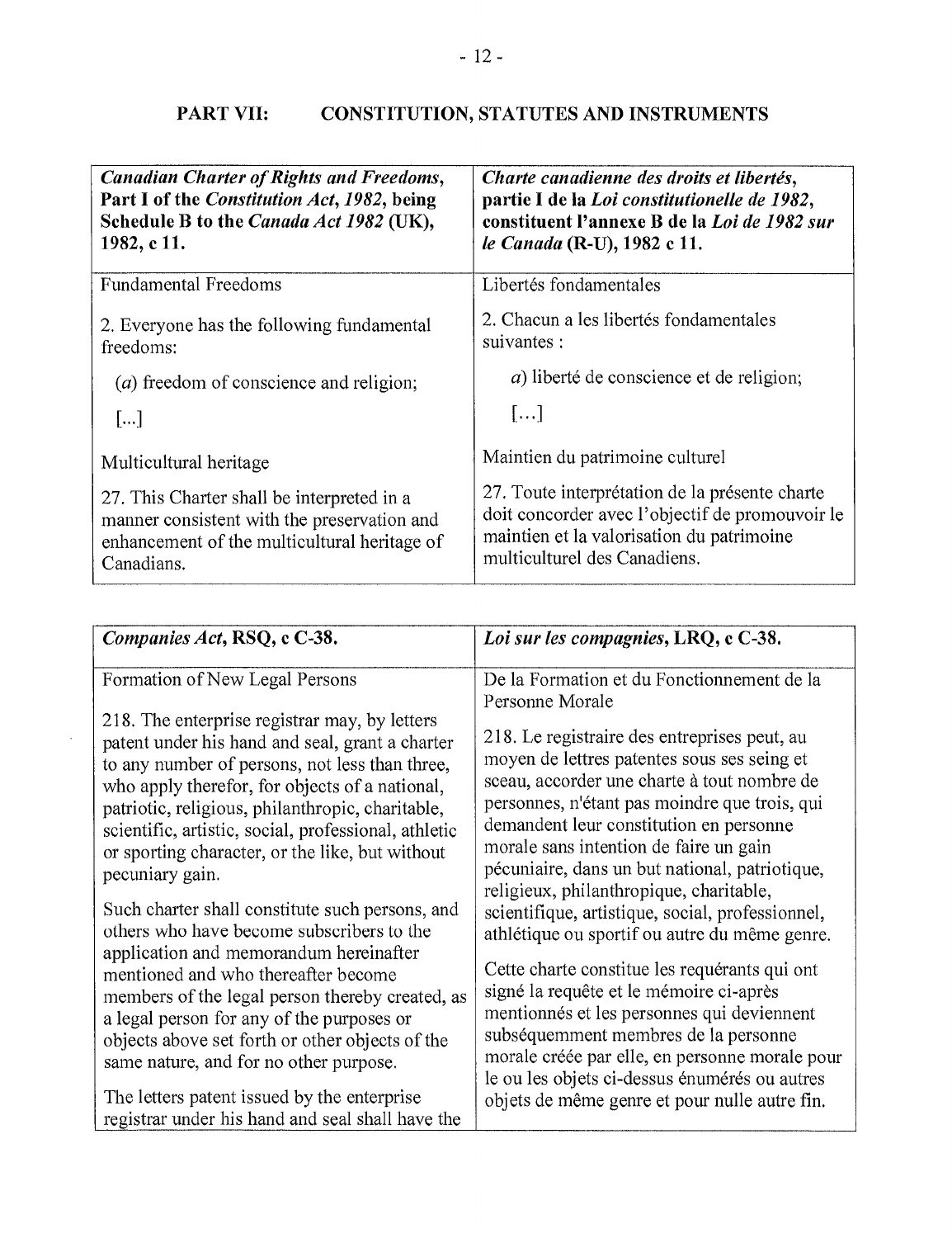| Companies Act, RSQ, c C-38.                                                                          | Loi sur les compagnies, LRQ, e C-38.                                                                                                                                                                  |
|------------------------------------------------------------------------------------------------------|-------------------------------------------------------------------------------------------------------------------------------------------------------------------------------------------------------|
| same effect as if they were issued by the<br>Lieutenant-Governor under the Great Seal.<br>$[\ldots]$ | Les lettres patentes délivrées par le registraire<br>des entreprises sous ses seing et sceau ont le<br>même effet que si elles étaient délivrées par le<br>lieutenant-gouverneur sous le grand sceau. |
| 226. The members shall not be personally<br>responsible for the debts of the legal person.           | []                                                                                                                                                                                                    |
|                                                                                                      | 226. Les membres ne sont pas personnellement<br>responsables des dettes de la personne morale.                                                                                                        |

| Human Rights Code, RSO 1990, c H.19.                                                                                                                                                                                                                                                                                                                                                                                                                                       | Code des droits de la personne, LRO 1990, c<br>H.19.                                                                                                                                                                                                                                                                                                                                                                                                                                                            |
|----------------------------------------------------------------------------------------------------------------------------------------------------------------------------------------------------------------------------------------------------------------------------------------------------------------------------------------------------------------------------------------------------------------------------------------------------------------------------|-----------------------------------------------------------------------------------------------------------------------------------------------------------------------------------------------------------------------------------------------------------------------------------------------------------------------------------------------------------------------------------------------------------------------------------------------------------------------------------------------------------------|
| Special interest organizations                                                                                                                                                                                                                                                                                                                                                                                                                                             | Groupement sélectif                                                                                                                                                                                                                                                                                                                                                                                                                                                                                             |
| 18. The rights under Part I to equal treatment<br>with respect to services and facilities, with or<br>without accommodation, are not infringed<br>where membership or participation in a<br>religious, philanthropic, educational, fraternal<br>or social institution or organization that is<br>primarily engaged in serving the interests of<br>persons identified by a prohibited ground of<br>discrimination is restricted to persons who are<br>similarly identified. | 18. Ne constitue pas une atteinte aux droits,<br>reconnus dans la partie I, à un traitement égal<br>en matière de services et d'installations, avec<br>ou sans adaptation, le fait qu'un organisme ou<br>un groupement religieux, philanthropique,<br>éducatif, de secours mutuel ou social dont le<br>principal objectif est de servir les intérêts de<br>personnes identifiées par un motif illicite de<br>discrimination, n'accepte que des personnes<br>ainsi identifiées comme membres ou<br>participants. |

| <b>International Covenant on Civil and Political</b><br><i>Rights</i> , 19 December 1966, 999 UNTS 171,<br>arts 9-14, Can TS 1976 No 47, 6 ILM 368.                                                                                                                                                                                                                      | Pacte international relatif aux droits civils et<br><i>politiques</i> , 19 décembre 1966, 999 UNTS<br>171, arts 9-14, RT Can 1976 no 47, 6 ILM<br>368.                                                                                                                                                                                                                                                           |
|--------------------------------------------------------------------------------------------------------------------------------------------------------------------------------------------------------------------------------------------------------------------------------------------------------------------------------------------------------------------------|------------------------------------------------------------------------------------------------------------------------------------------------------------------------------------------------------------------------------------------------------------------------------------------------------------------------------------------------------------------------------------------------------------------|
| Article 18.                                                                                                                                                                                                                                                                                                                                                              | Article 18.                                                                                                                                                                                                                                                                                                                                                                                                      |
| 1. Everyone shall have the right to freedom of<br>thought, con science and religion. This right<br>shall include freedom to have or to adopt a<br>religion or belief of his choice, and freedom,<br>either individually or in community with others<br>and in public or private, to manifest his<br>religion or belief in worship, observance,<br>practice and teaching. | 1. Toute personne a droit à la liberté de pensée,<br>de conscience et de religion; ce droit implique<br>la liberté d'avoir ou d'adopter une religion ou<br>une conviction de son choix, ainsi que la<br>liberté de manifester sa religion ou sa<br>conviction, individuellement ou en commun,<br>tant en public qu'en privé, par le culte et<br>l'accomplissement des rites, les pratiques et<br>l'enseignement. |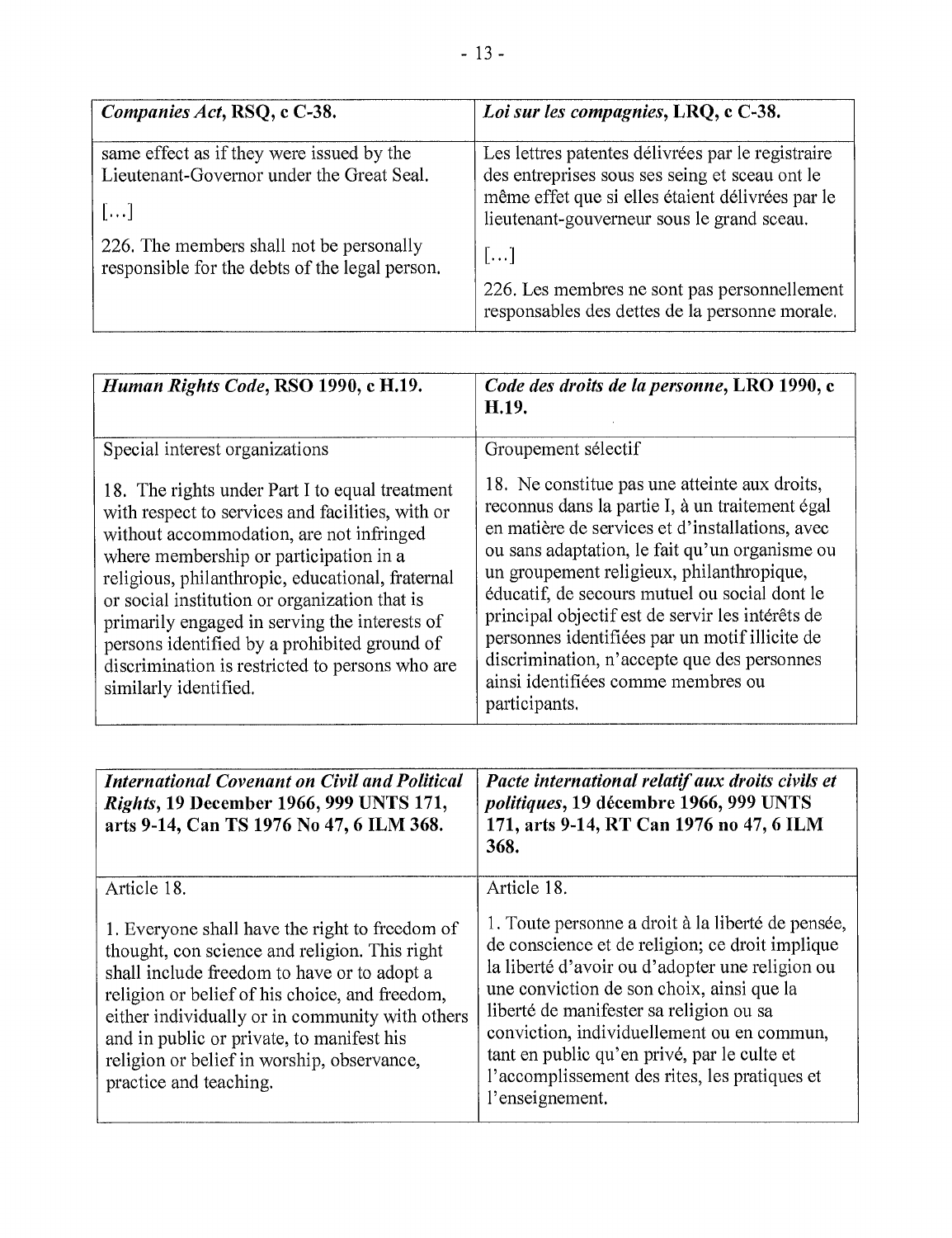| <b>Universal Declaration of Human Rights, GA</b><br>Res 217 (III), UNGAOR, 3d Sess, Supp No<br>13, UN Doc A/810, (1948) 71.                                                                                                                                                                                              | Déclaration universelle des droits de<br>l'Homme, Rés AG 217 (III), Doc off AG NU,<br>3 <sup>e</sup> sess, supp no 13, Doc NU A/810 (1948) 71.                                                                                                                                                                                                                     |
|--------------------------------------------------------------------------------------------------------------------------------------------------------------------------------------------------------------------------------------------------------------------------------------------------------------------------|--------------------------------------------------------------------------------------------------------------------------------------------------------------------------------------------------------------------------------------------------------------------------------------------------------------------------------------------------------------------|
| Article 18.                                                                                                                                                                                                                                                                                                              | Article 18.                                                                                                                                                                                                                                                                                                                                                        |
| Everyone has the right to freedom of thought,<br>conscience and religion; this right includes<br>freedom to change his religion or belief, and<br>freedom, either alone or in community with<br>others and in public or private, to manifest his<br>religion or belief in teaching, practice, worship<br>and observance. | Toute personne a droit à la liberté de pensée,<br>de conscience et de religion; ce droit implique<br>la liberté de changer de religion ou de<br>conviction ainsi que la liberté de manifester sa<br>religion ou sa conviction seule ou en commun,<br>tant en public qu'en privé, par l'enseignement,<br>les pratiques, le culte et l'accomplissement des<br>rites. |

 $\sim 10$